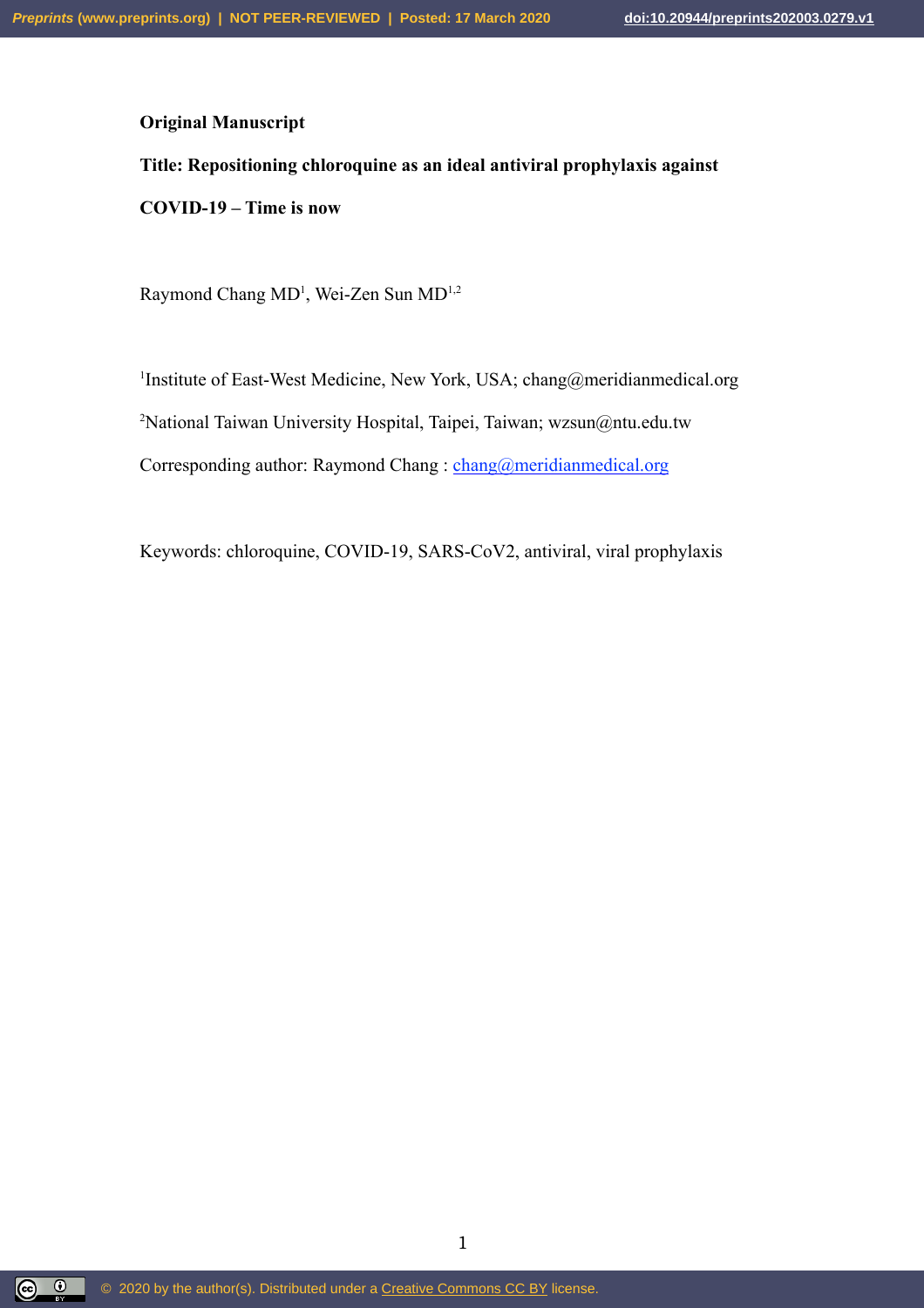#### **Abstract**

The novel coronavirus 2019 (COVID-19) pandemic is rapidly advancing despite public health measures. Pharmaceutical prophylaxis is an established approach to potentially control infectious diseases and is one solution to the urgent public health challenge posed by COVID-19. Screening and development of new vaccines and antivirals is expensive and time consuming while the repositioning of available drugs should receive priority attention as well as international government and agency support. Here we propose an old drug chloroquine (CQ) to be urgently repositioned as an ideal antiviral prophylactic against COVID-19. CQ has ability to block viral attachment and entry to host cells. Its proven clinical efficacy against a variety of viruses including COVID-19 and its current deployment in COVID-19 therapeutic trials strengthens its potential candidacy as a prophylactic. Furthermore, CQ has a long safety record, is inexpensive and widely vailable. Here we reviewed CQ's antiviral mechanisms, its laboratory efficacy activity against COVID-19, as well as CQ's pharmacokinetics in its established use against malaria and autoimmune diseases to recommend safe and potentially efficacious dose regimens for protection against COVID-19: a pre-exposure prophylaxis of 250-500mg daily and post-exposure prophylaxis at 8mg/kg/day for 3 days. We recommend further urgent research on CQ for COVID-19 prevention and urge that the above regimens be investigated in parallel with mass deployment by relevant agencies in attempts to contain the pandemic without unnecessary regulatory delays as benefits far outweigh risks or costs.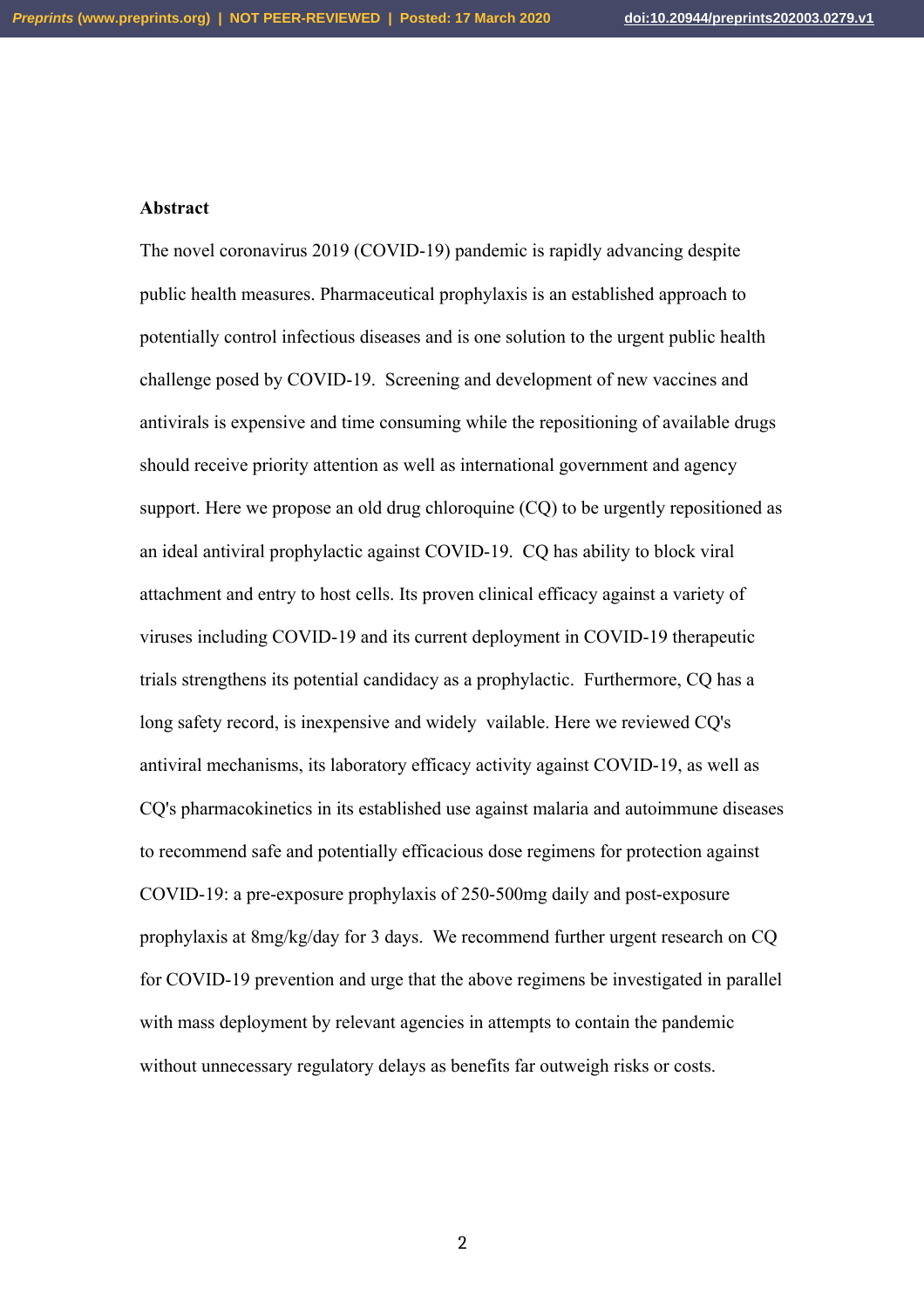## **1. Introduction**

Since its reported outbreak in late 2019 (Zhu et al., 2020), the corona virus 2019 (COVID-19) has exploded from a few people suffering a respiratory disease in the Chinese city of Wuhan to a pandemic of over 100,000 cases with thousands of deaths. Current methods of pandemic control is confined only to public (travel restrictions, quarantines, avoidance of gatherings, school closures) and personal (face mask use, hand hygiene) health measures, while vaccine development will cost billions of dollars and maybe as much as 18 months away from deployment (Kuchler et al., 2020).

Pharmaceutical antivirals are not only potentially therapeutic but have been successfully applied pre- and post-exposure as prophylaxis against viral infections such as influenza (Oxford, 2007), human immunodeficiency virus (HIV) (Desai et al., 2017), cytomegalovirus (Hussein et al., 2020), and respiratory syncytial virus (Rezaee et al., 2017). Using influenza as a model for preventive management of respiratory viral pandemics, the key concerns are surges in community attack rates and healthcare system demand (Nap et al., 2007) , which in turn lead to disruptions in healthcare with potentially disastrous social and economic ramifications. In their systemic review and meta-analysis of effective interventions to contain an influenza pandemic, Saunders-Hastings et al. identified vaccination and antiviral prophylaxis as two major pharmaceutical interventions that can be effective (Saunders-Hastings et al., 2016). However, to date we have neither developed a vaccine nor is there any approved or established antiviral prophylaxis in deployment against COVID-19.

In the case of COVID-19, hiding in plain view is a plausible and potential prophylaxis option that can be relatively easily achievable by repositioning the old drug chloroquine (CQ), one of the most prescribed drugs in the world today (White et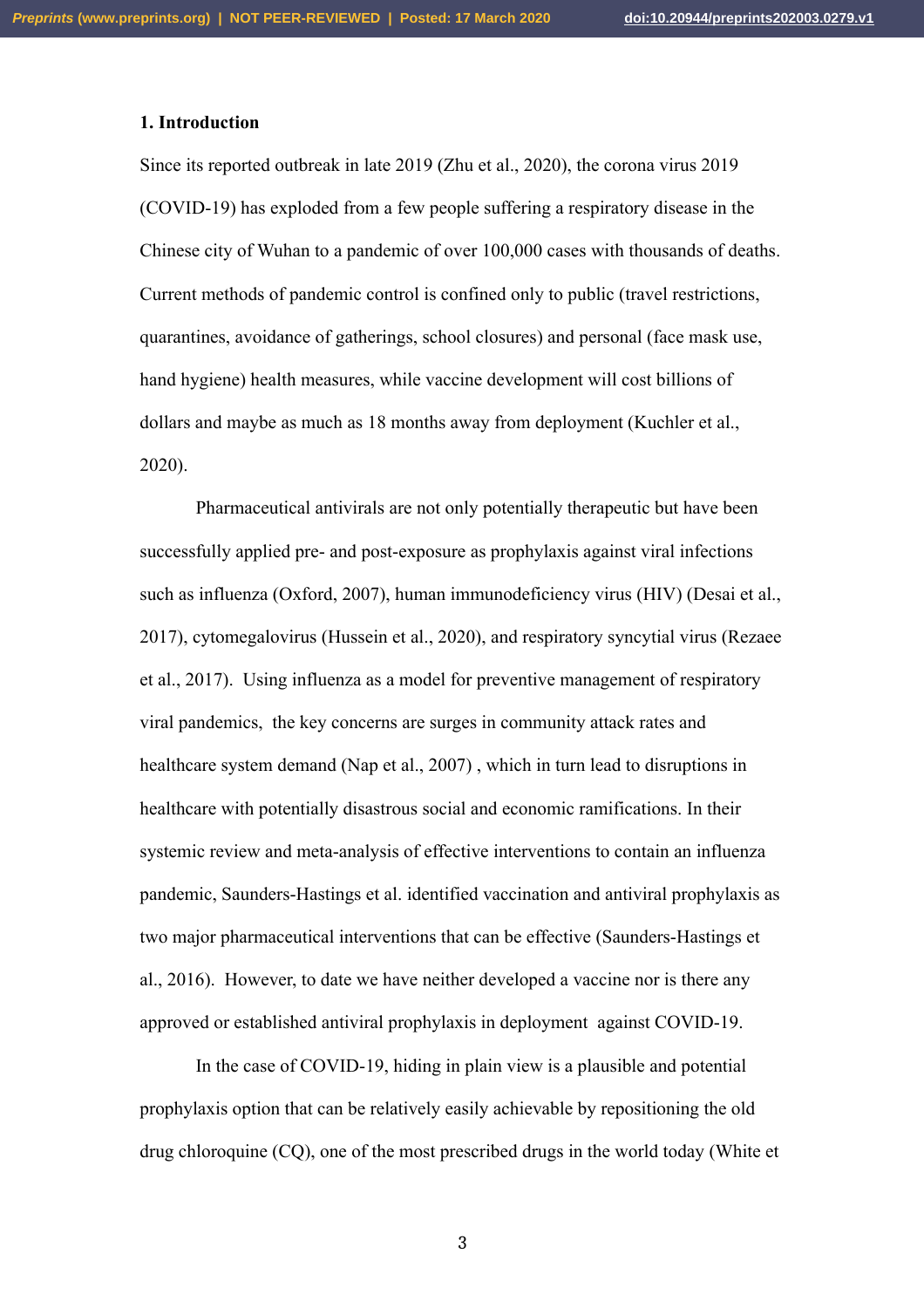al., 2014). CQ has been long used as chemoprophylaxis against malaria and has known antiviral properties. Although largely taken over by newer and more effective agents, CQ is a drug that has been in use for over half a century as a chemoprophylactic agent against malaria (Peters, 1971) and still in use today.

This article sets out to review the relevant experimental results of CQ as an antiviral as well as its pharmacokinetic (PK) data and its toxicities to suggest that CQ is an ideal candidate that should be urgently repositioned as an antiviral prophylactic against COVID-19.

## **2. Background on CQ**

CQ is a 4-aminoquinoline that is most well-known as an anti-malarial. It was originally discovered in 1934 and its full clinical development involved investigators from six countries on five continents over a decade before clinical trials confirmed its therapeutic value as an anti-malarial drug (Coatney, 1963). It was clinically introduced as a prophylactic treatment of malaria in 1947 and subsequently included by the World Health Organization in its model list of essential medicines which includes drugs deemed essential in addressing the most important public health needs globally. In the United States, chloroquine is FDA-approved for the treatment and prophylaxis of uncomplicated malaria in countries where chloroquine-sensitive malaria is present and the treatment of extra-intestinal amebiasis. Besides its antimalarial properties, CQ also has established immunomodulatory and antiinflammatory effects (Al-Bari, 2015) and current non-FDA approved or repositioned use of CQ include the potential treatment of a wide spectrum of diseases, both noninfectious and infectious such as a range of cancers (Manic et al., 2014), rheumatoid arthritis, systemic lupus erythematosus, systemic sclerosis, primary progressive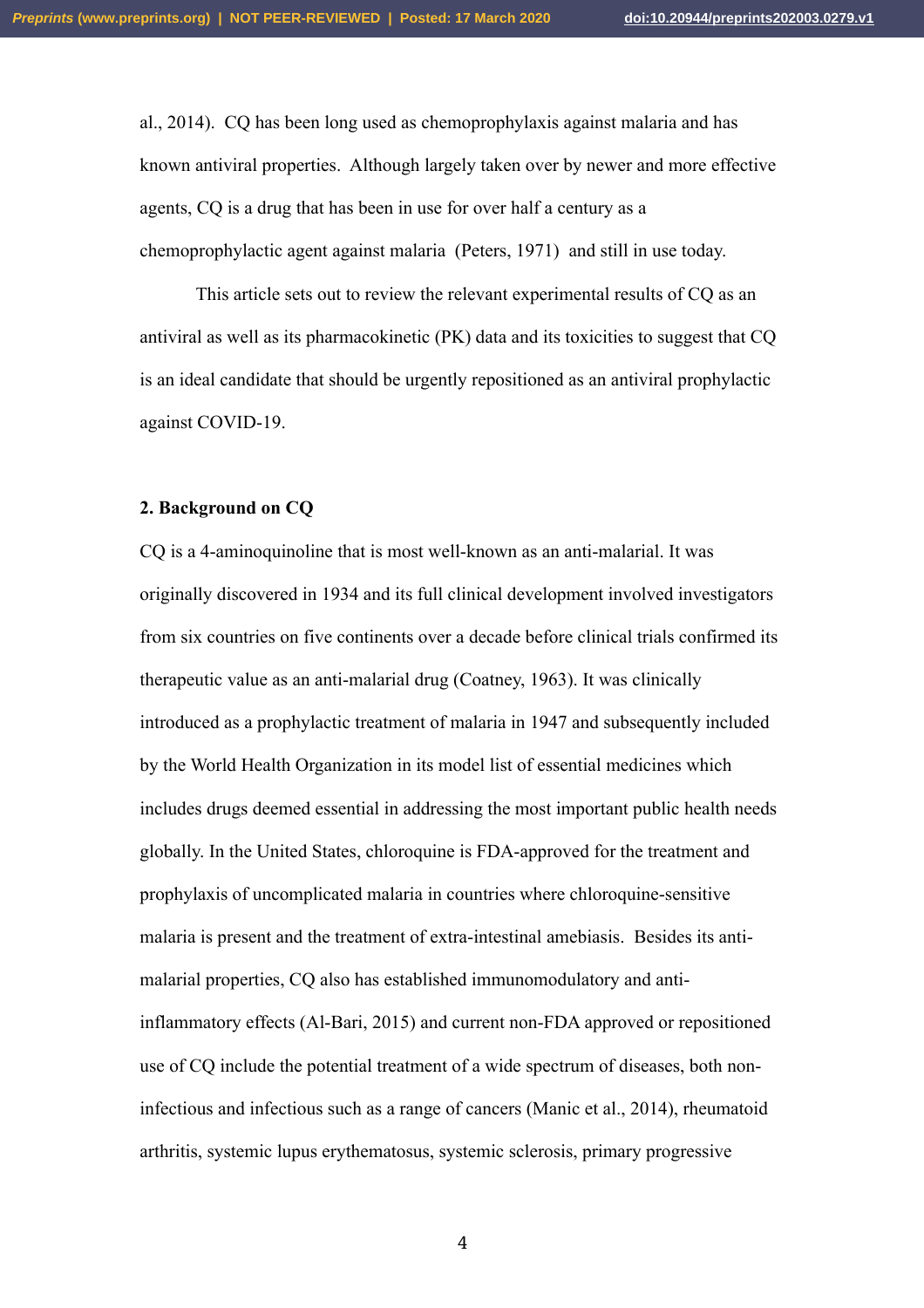multiple sclerosis, Q fever, Whipple's disease, and a variety of fungal and viral infections, (Plantone & Koudriavtseva, 2018).

## **2.1 CQ as antiviral –** *in vitro* **and** *in vivo* **studies**

CQ's bioactivity against viruses have been reported a half-century ago (Shimizu et al., 1972) and it's potential to be repositioned as a broad-spectrum anti-microbial against bacteria, fungal and viral infections was proposed over a decade ago (Rolain et al., 2007).

CQ has direct and indirect anti-viral effects. Direct antiviral activity of CQ has been identified against a range of no less than thirty viruses mostly by *in vitro* studies (Rolain et al., 2007). The mechanisms of direct inhibition by impeding viral entry as well as disrupting post-entry viral envelope maturation by CQ has been reviewed (Savarino et al., 2003). It has been subsequently demonstrated that CQ targeting of endosomal acidification and resultant alkalinization of cellular organelles and inactivation of pH-dependent enzymatic processes impedes viral entry as well as replication and is the basis of its potential as an antiviral (Al-Bari, 2017).

Upon attachment to cells, a virus needs to fuse to the host o cell to deliver the viral genome. Preventing viral entry by inhibiting attachment and fusion are ideal for prophylaxis against infection. This approach has been successful with HIV and has been demonstrated to be viable *in vitro* with CQ against the Ebola (EBOV), influenza and Marburg viruses (Long et al., 2015).

Another direct antiviral mechanism of CQ involves impairment of pHdependent protease and glycosyltransferase enzymes in the endoplasmic network needed for post-entry viral envelope maturation, which has been demonstrated in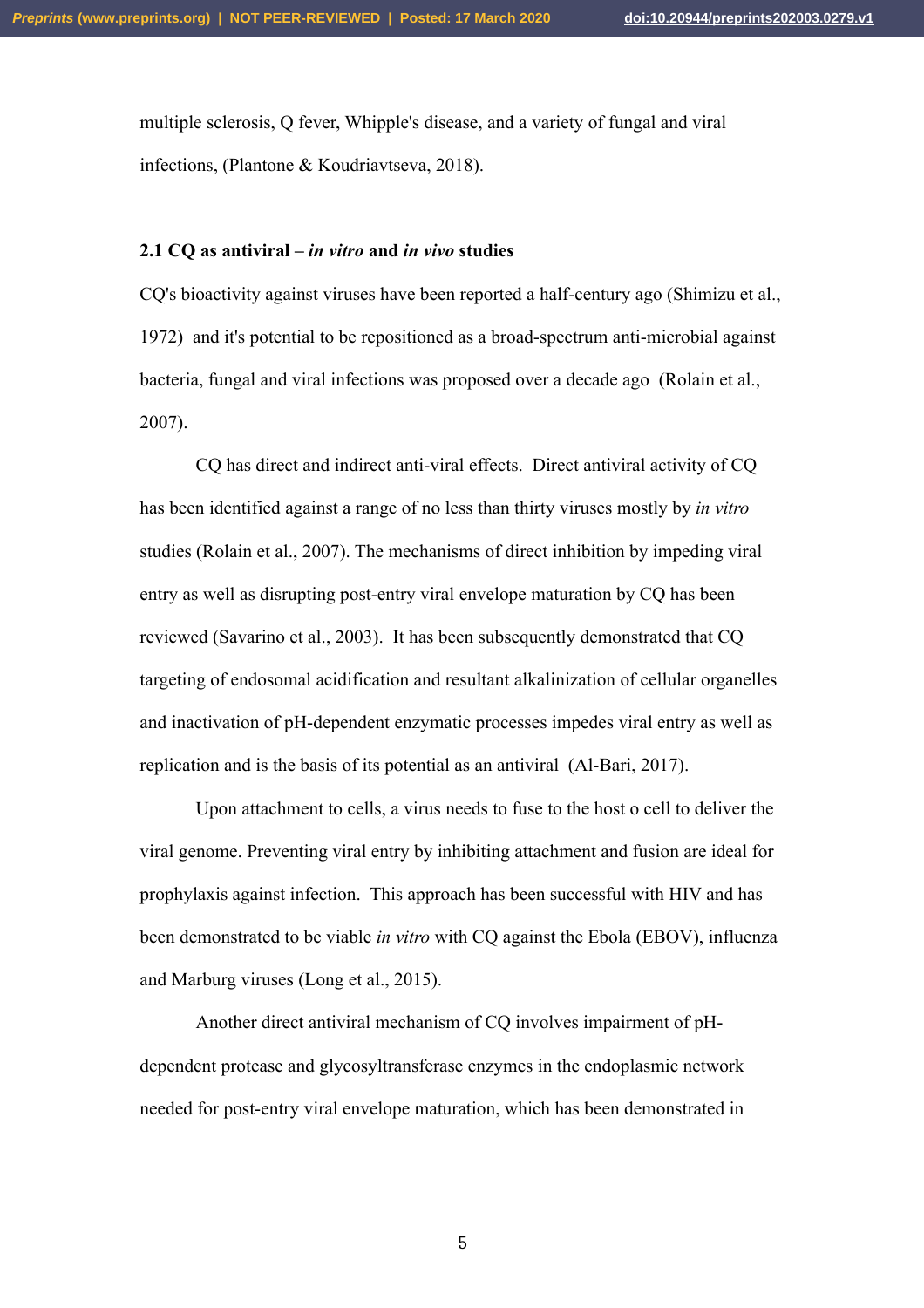experiments with Flaviviruses (Randolph et al., 1990), Dengue (DENV) and Chikungunya (CHIKV) viruses.

Besides acting directly on the virus, there are possible indirect antiviral effects that impede viral cellular entry and infection. For example, CQ has been demonstrated to interfere with terminal glycosylation of the cellular receptor angiotensin-converting enzyme 2 (ACE2) which facilitates entry of severe acute respiratory syndrome corona virus (SARS-CoV) thus potentially reducing virusreceptor binding and abrogating infections (Vincent et al., 2005). Significantly, SARS-CoV is also an animal derived human corona virus (HCoV) in the same *sabrecovirus* subgenus of the c*oronaviridiae* virus family as COVID-19 which shares the ACE2 pathway to initiate an infection (Hoffmann et al., 2020). Separate CQ studies with SARS-CoV showed significant prophylactic (Vincent et al., 2005) and post-infection (Keyaerts et al., 2004) activity, with cell culture studies demonstrating CQ's effectiveness in preventing infection if the drug is added 24 hours prior to infection and even if added 5 hours post infection (Vincent et al., 2005). Besides SARS-CoV, CQ also demonstrated antiviral activity against five out of seven known human corona viruses including COVID-19 (Wang et al., 2020), MERS-CoV (De Wilde et al., 2014), HCoV-229E (Kono et al., 2008) , and HCoV-OC43 (Keyaerts et al., 2009). In the case of COVID-19 as in SARS-CoV, time-of-addition assay demonstrated that CQ functioned at both entry and at post-entry stages of infection in the VERO E6 cells assay used (Wang et al., 2020).

Specifically, Wang reported the 50% effective concentration ( $EC_{50}$ ) of CQ against COVID-19 using infected VERO E6 cells as determined by CCK8 assay to be 1.13  $\mu$ M and the EC<sub>90</sub> was 6.90  $\mu$ M, indicating potent viral inhibition at micromolar concentrations (Wang et al., 2020). For comparison with activity against other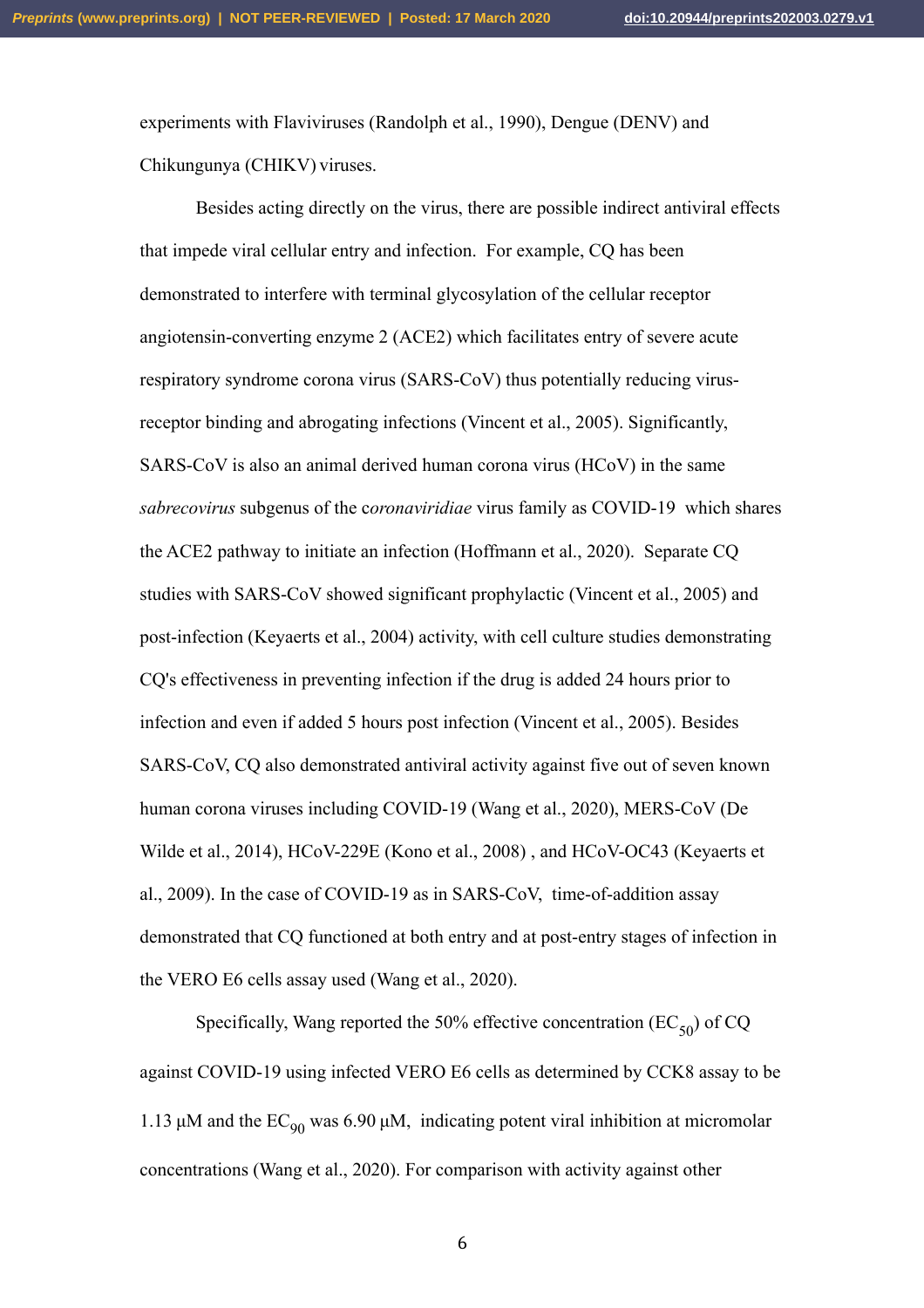HCoVs, the  $EC_{50}$  was 3.6 µM for MERS-CoV (De Wilde et al., 2014), between 2.3  $\mu$ M (De Wilde et al., 2014) to 4.4  $\mu$ M (Vincent et al., 2005) for SARS-CoV and 0.3 µM for HCoV-OC43 replication in HRT-18 cells (Keyaerts et al., 2009).

In animal studies, CQ can prevent DENV infection in Aotus monkeys (Farias et al., 2015), reduce zika virus induced mortality when administrated soon after infection (C. Li et al., 2017), protect mice against a deadly challenge dose of EBOV (Madrid et al., 2013), and reduce mortality of lethal human coronavirus HCoV-OC43 infection in newborn C57BL/6 mice when CQ was acquired through the placenta or via maternal milk (Keyaerts et al., 2009).

#### **2.2 CQ as antiviral - clinical studies**

There has only been a few small clinical studies to date using CQ clinically against viral infections. In HIV, the CQ derivative hydroxychloroquine (HCQ) at 800mg daily for eight weeks was found to have a 0.6 log<sub>10</sub> reduction of HIV-1 load (P = 0.022) when compared to untreated controls (Sperber et al., 1995). In a study on biopsy proven chronic active hepatitis B who received 50–450 mg of CQ for a median of 12 months normalized their alanine aminotransferase (ALT) (Kouroumalis & Koskinas, 1986). Other trials investigated the antiviral effects of CQ for 3 days beginning 72 hours after infection by DENV and demonstrated CQ reduction of occurrence of dengue hemorrhagic fever as well as decrease patients' perceived intensity of pain and improve their daily activity performance (Tricou et al., 2010).

Perhaps most significantly, Chinese researchers just published a breakthrough interim report on an ongoing multicenter controlled trial involving more than ten hospitals using CQ as treatment for COVID-19 and results are encouraging. Results on over a hundred patients so far have demonstrated that CQ phosphate at 500mg twice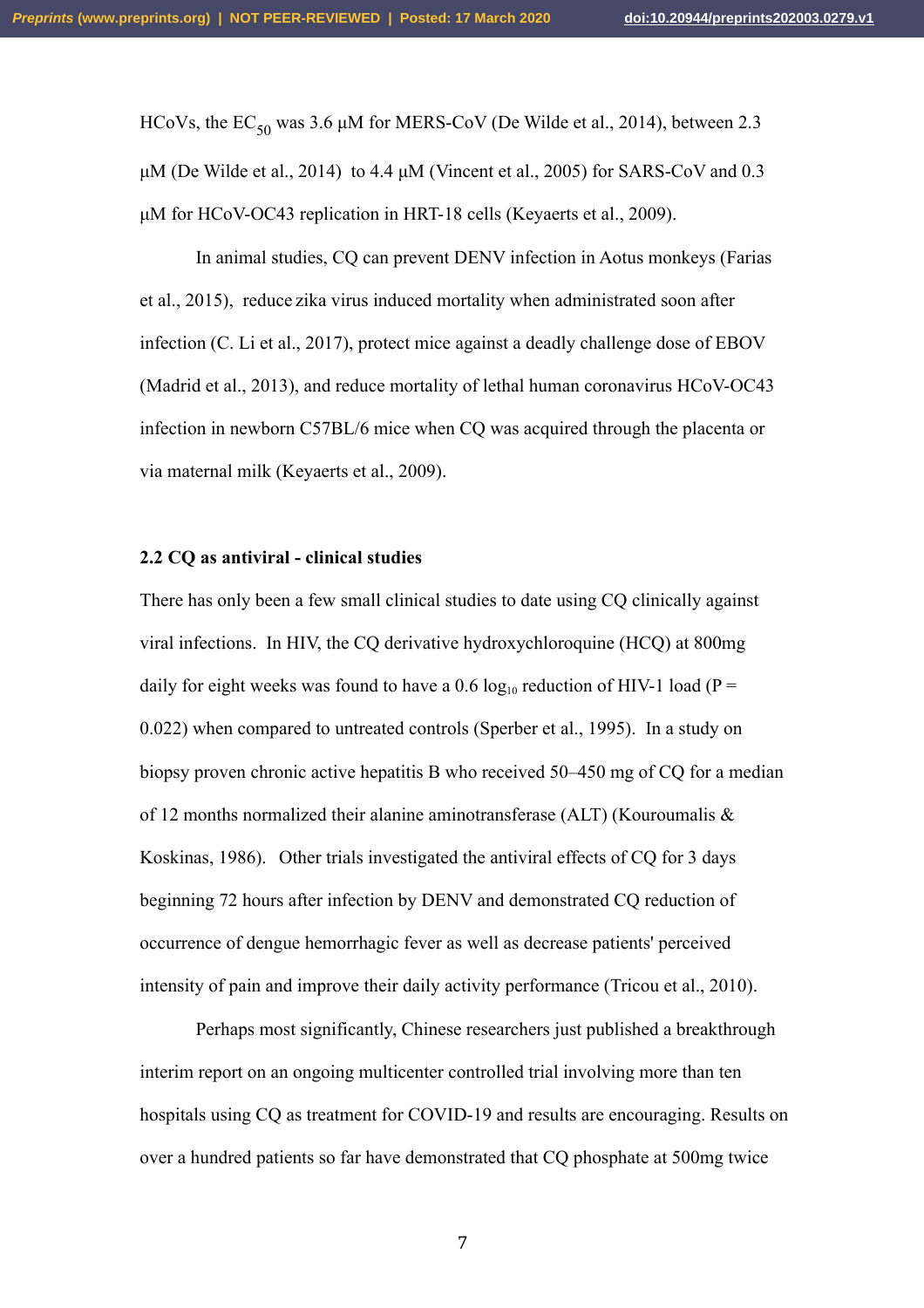daily for 10 days is superior to the control, without serious adverse reaction and has prevented the exacerbation of pneumonia, improved lung imaging findings, promoted viral seroconversion, and reduced clinical duration of disease meaningfully (Gao et al., 2020).

#### **2.3 CQ – pharmacokinetics & pharmacology considerations**

Pharmacokinetically, CQ is rapidly and well absorbed orally with good bioavailability (>75%) and peak serum levels is achieved within 2-3 hours. Approximately 55% of the drug in the plasma is bound to non diffusible plasma constituents. It undergoes primarily hepatic metabolism by cytochrome P450 enzymes and has a very long plasma terminal elimination half-life of 1-2 months and after a single dose the drug can be found in the liver and urine for up to five years. The long half-life reflects its high volume of distribution of greater than 100L/kg which extends into aqueous compartments and with about half the metabolites undergoing renal clearance (Krishna & White, 1996). Significantly for potential use against a respiratory virus, peak tissue/plasma concentration ratio greater than 300 is obtained in many tissues including lungs, and the concentration increased with chronic administration at 10mg/kg/week in a rodent study (Adelusi & Salako, 1982).

To successfully reposition CQ as an antiviral prophylactic against a respiratory virus such as COVID-19, we need to formulate an optimal dosing regimen which can achieve relevant viral inhibition in respiratory tissues with a margin of safety. Fortunately, since CQ has long been in use, we have extensive PK and toxicology data on the drug, including for children (Karunajeewa et al., 2008), in pregnancy (Lee et al., 2008), for short term prophylaxis against malaria as well as for long-term administration in autoimmune disease (Wollheim et al., 1978).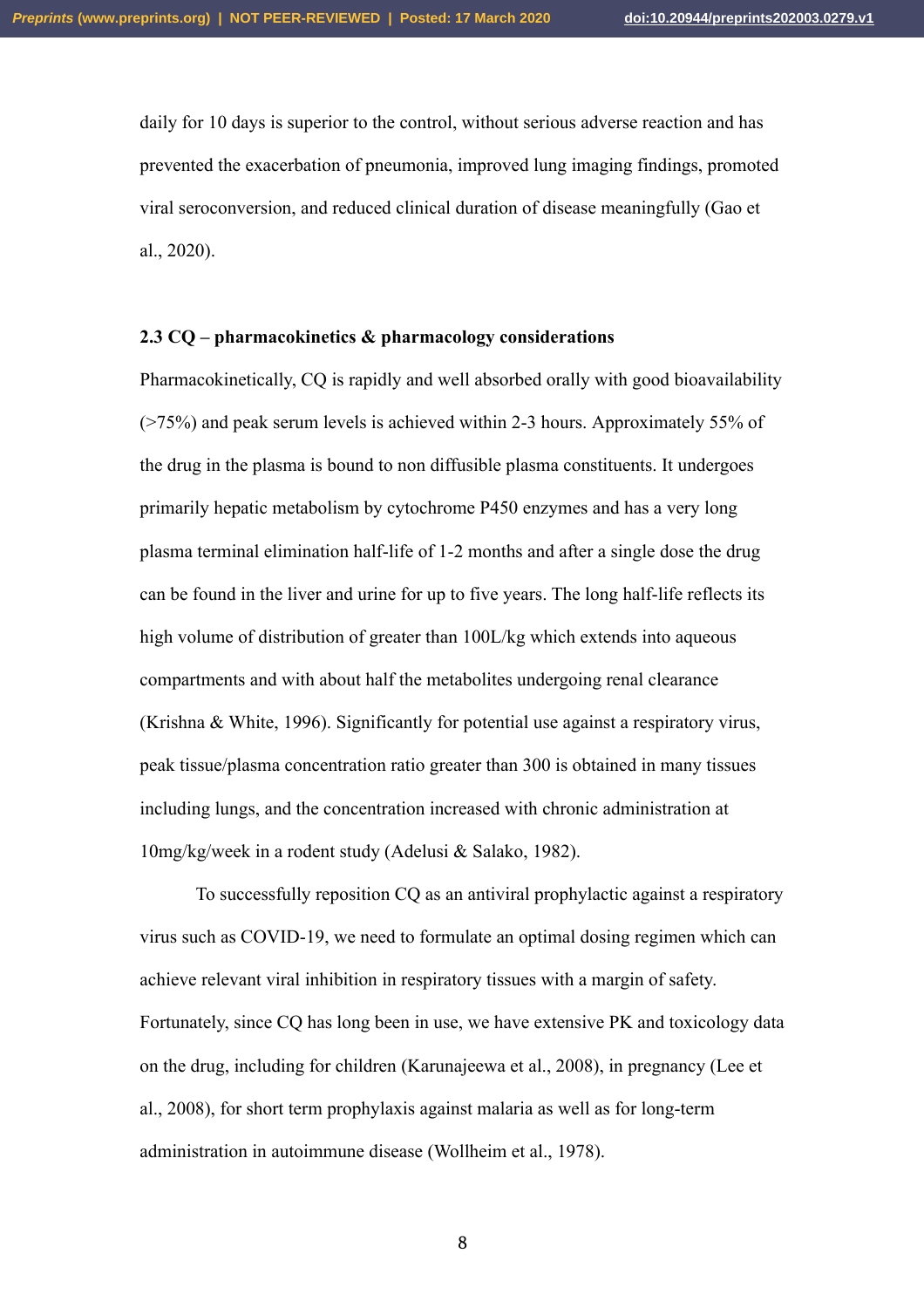## **2.4 CQ COVID-19 prophylaxis – dose regimens**

Current clinical dosing recommendations for CQ depends on indication. For malaria, the World Health Organization currently recommends the adult dose of 500 mg (base) weekly for prophylaxis, and 25mg/kg over 3 days for treatment for acute attack in uncomplicated cases (World Health Organization, 1995). In autoimmune diseases, the generally advocated dose is 250-500mg daily for rheumatoid arthritis (Popert et al., 1961) and 250 mg per day in SLE (Meinão et al., 1996).

Dose finding for a repurposed drug should be guided by effective drug levels against the target condition, as well as informed by dose ranges and known toxicities applied and reported from the drug's existing approved or indicated usage.

Dosage can also be guided by animal models as CQ PK in mice are similar to those reported for humans (Madrid et al., 2013) and rodent studies can also provide useful guidance for effective dosing in higher animals.

Established safe clinical application of CQ ranges from dosing of 500mg weekly in malaria prophylaxis to 500mg daily or more for acute malaria or chronic autoimmune conditions (Ducharme & Farinotti, 1996). These same dose range seems adequate to exert antiviral effects on hCoVs such as SARS-CoV (Vincent et al., 2005) and COVID-19 based on *in vitro* results (2.2 above).

The weekly CQ dose of 500mg for malaria prophylaxis yields only 0.9-1.3 µM in whole blood the day after treatment and troughs at 0.4-0.5 µM prior to the next dose (Rombo et al., 1987), which is below the  $EC_{50}$  for inhibition of COVID-19 and thus not optimal for COVID-19 prevention.

However, the low end of the dose range of CQ used for the treatment of rheumatoid arthritis (3.6 mg/kg or 250mg a day) generated plasma CQ concentrations of 1–1.6  $\mu$ M (Wollheim et al., 1978), which would be in range of the EC<sub>50</sub> for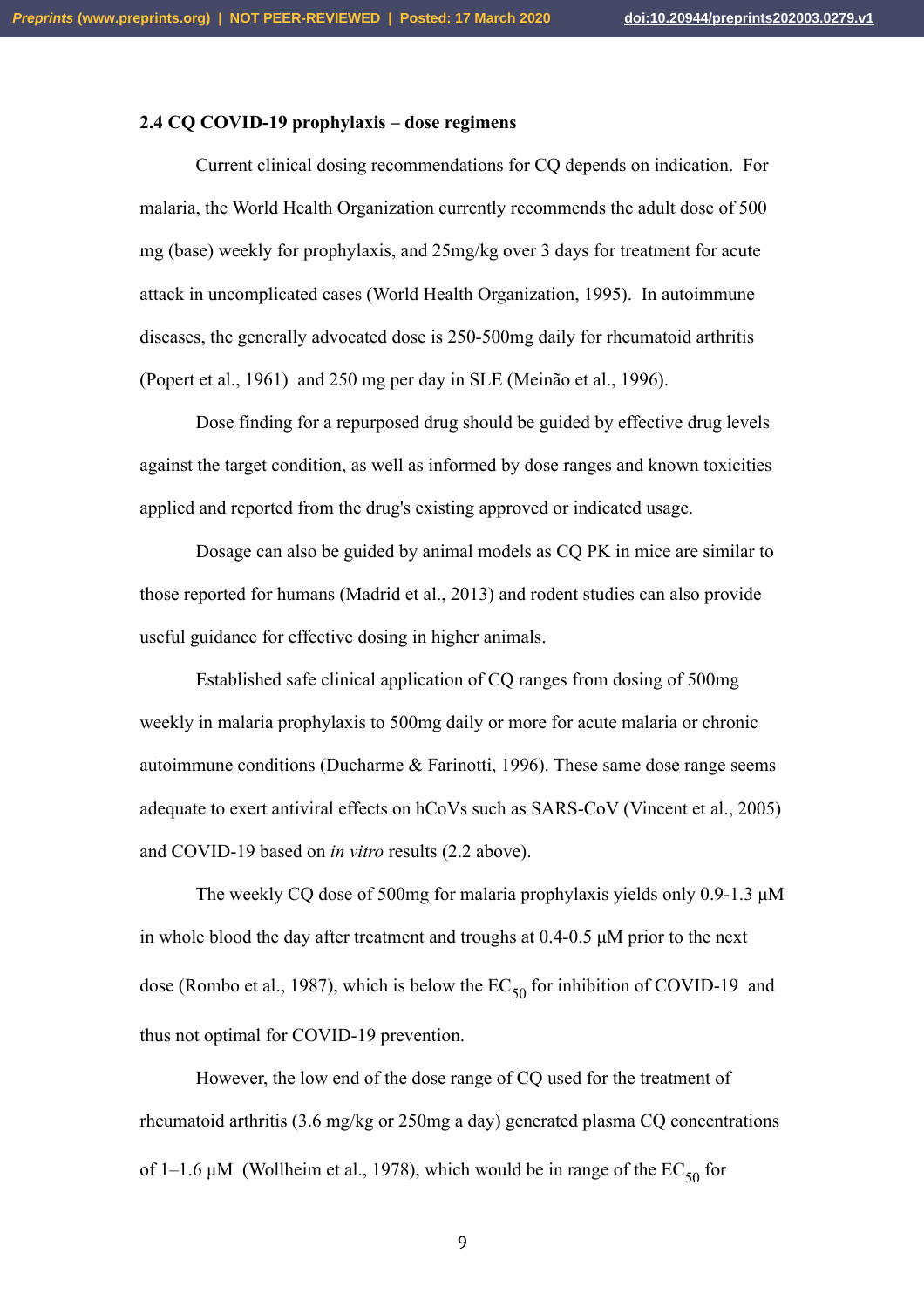COVID-19 inhibition (Wang et al., 2020). Separately, a higher but shorter dose of CQ for acute malaria at 8mg/kg/day for 3 days achieves a serum concentration of 9  $\mu$ M (Marques et al., 2014) which is above the  $EC_{90}$  value of 6.90 µM against COVID-19 and can be adopted for post-exposure prophylaxis.

Based on the above analysis and synthesis, we recommend two prophylactic schedules for CO antiviral against COVID-19:

1) CQ 8mg/kg/day for 3 days in post-exposure but asymptomatic cases, ideally to be taken within hours after known viral exposure based on *in vitro* data that CQ maybe significantly effective even 5 hours after virus adsorption and infection (Vincent et al., 2005).

2) CQ 500mg a day as chronic prophylaxis for people in outbreak locales or endemic areas with a high risk of exposure, to reduce to 250mg a day after 30 days to continue until the threat of infection is abated.

The higher initial dose of 500mg for chronic prophylaxis is based on achievable serum levels in the same range (Wollheim et al., 1978) of the  $EC_{50}$  and  $EC_{90}$  range of 1.13-6.90  $\mu$ M against the virus (Wang et al., 2020) and we expect even higher tissue concentrations than in the serum so the dose is most likely adequate. The reduced dose of 250mg after 30 days of treatment is justified based on large increased and cumulative concentration in lung and other organ tissues after repeated dosing over time (Adelusi & Salako, 1982), as well as a concern for long-term toxicity after prolonged use (2.5 below).

#### **2.5 CQ toxicity**

CQ is generally considered safe and well tolerated with its side-effects well delineated. For relevance, we limit our review only to side-effects and potential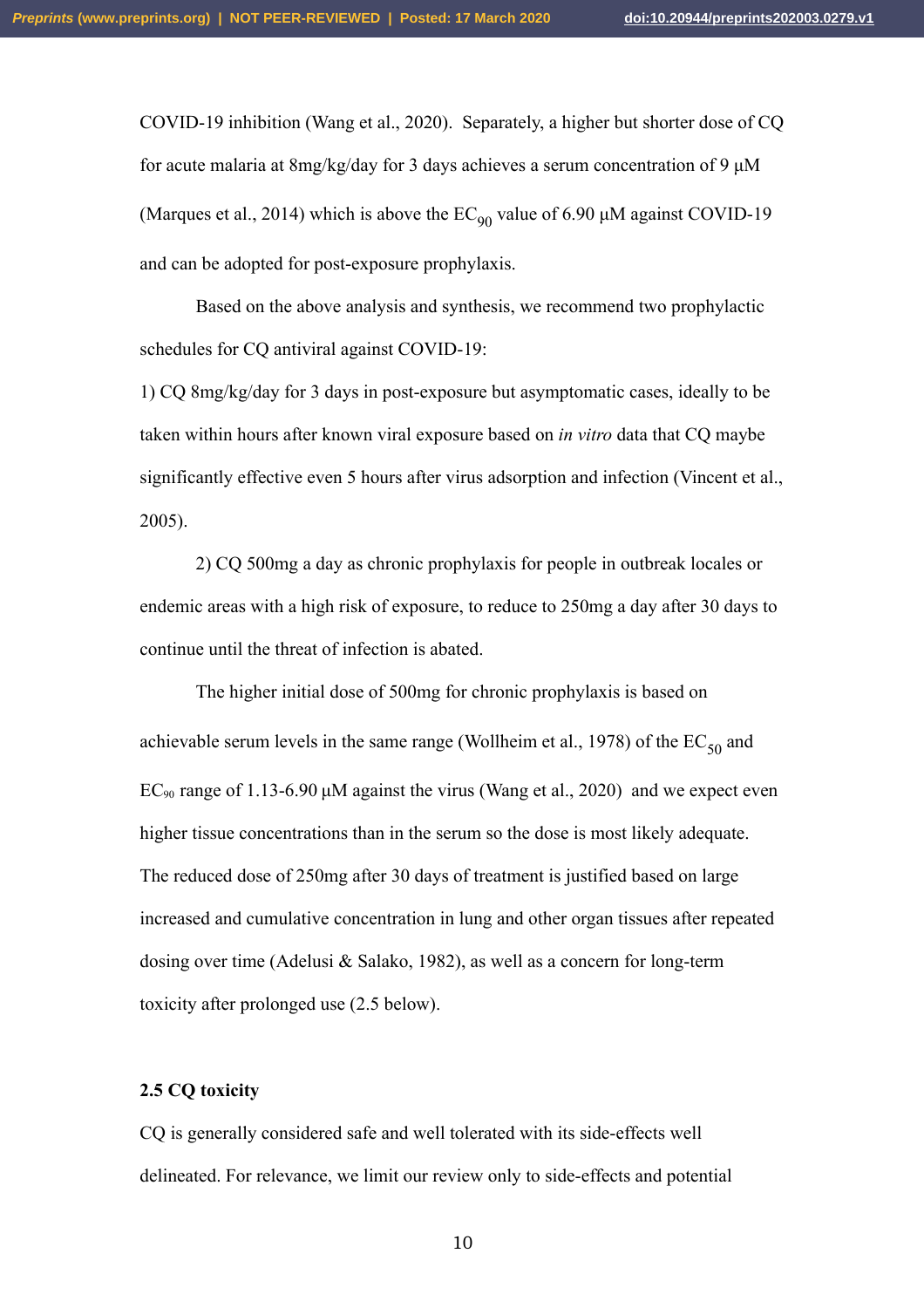toxicities related to the two dose regimens proposed above for COVID-19 prophylaxis.

Our first proposed regimen is CQ 8mg/kg/day for 3 days in post-exposure but asymptomatic cases is similar to the treatment dose for acute malaria attack. The potential side-effects for this short duration regimen include nausea, anorexia, abdominal pain, vomiting, dizziness, headache, blurry vision and pruritus (Salako, 1984). A small phase 1 trial found these side-effects to be dose-related and generally under 15% except for headache which is the most common side-effect at 21% with doses comparable or slightly above this regimen's (Mzayek et al., 2007). These sideeffects are usually mild, transient and can be minimized by taking CQ with food.

Our second proposed regimen is a prophylactic dose for those at high risk of acquiring the infection and is at 250-500mg daily for the duration of susceptibility, which could last months but is unlikely to go on for years. This dosing schedule is consistent with dosages used in autoimmune disorders. A relevant review on CQ toxicities related to chronic use at 250-500mg daily for SLE included 95 articles between 1982-2007 and confirms the general clinical experience that toxicity is infrequent, mild and usually reversible (Ruiz-Irastorza et al., 2010). Besides the above mentioned minor side-effects, chronic administration of CQ leads to tissue accumulation and pose a unique and rare set of toxicities including retinal, cardiac, ocular, neurologic. Retinal toxicity is a particularly serious concern in chronic use because of its debility. According to one report, the incidence of toxic ocular effects in less than 1% of adults treated such as CQ at 4mg/kg/day (approximately 250mg daily) for 5 years or less, but increases with duration of treatment (Marmor et al., 2016). Since we carefully chose a prolonged prophylaxis dose of 250mg per day after 30 days, and our proposed prophylactic use is intended for months and not years, the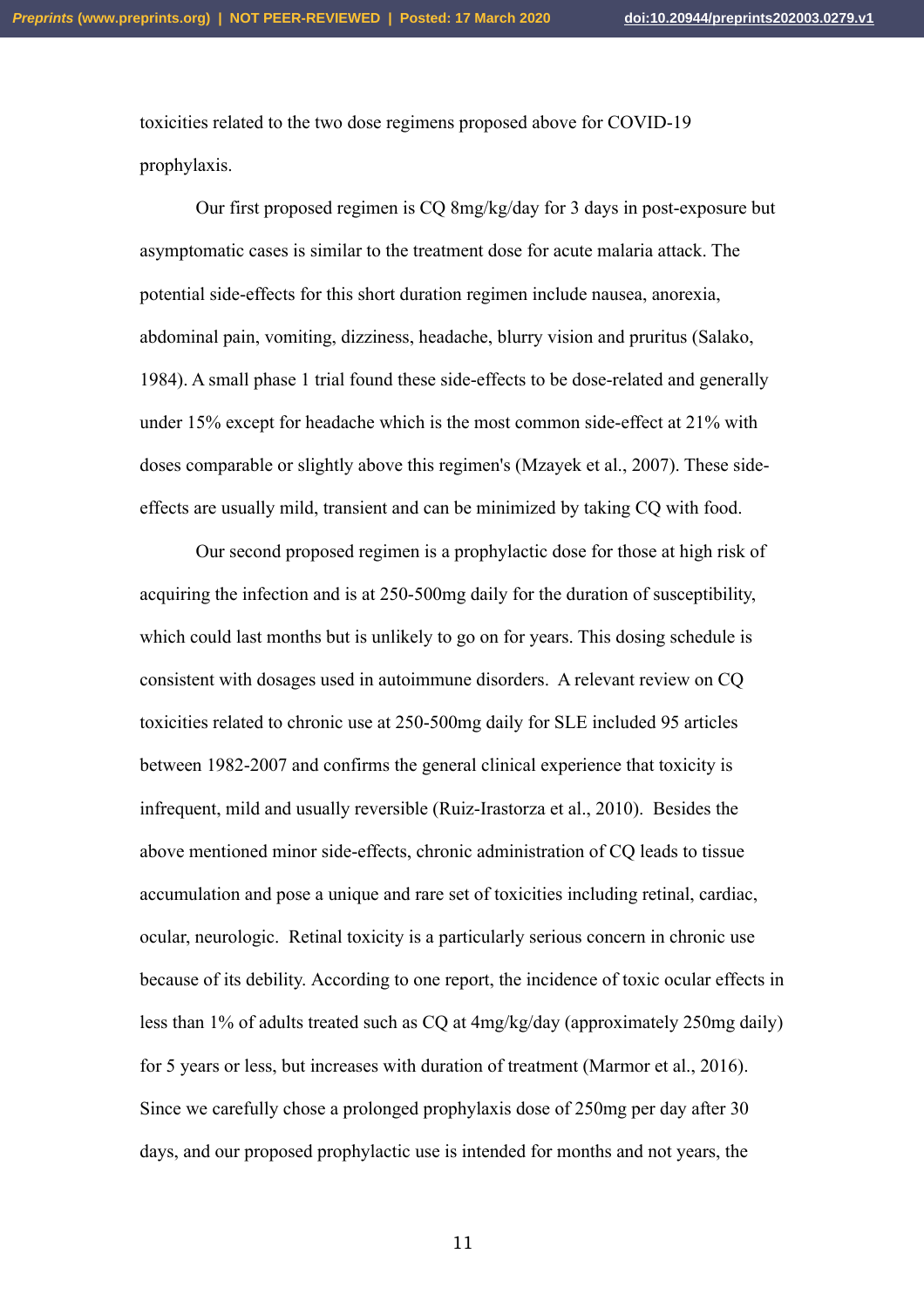ocular toxicity is not as relevant a concern, but a patient placed on CQ antiviral prophylaxis should be informed by the doctor on ocular adverse effects and receive regular monitoring (Wiacek et al., 2017).

As for teratogenicity in pregnancy, CO can pass through the placenta, but the use of these drugs during pregnancy does not appear to risk harm to the fetus (Rainsford et al., 2015) , although harm cannot be excluded as there are a lack of studies.

In sum, decades long experience with the acute and chronic use up to years of various doses of CQ show a low incidence of adverse effects. The main concern in long-term administration is retinopathy and other tissue toxicities associated with drug accumulation, which we do not expect in prophylaxis against COVID-19 as the pandemic and hence the need of CQ prophylaxis is generally forecast to last for months and not years.

#### **3. Discussion**

Current inadequacies in containing the COVID-19 pandemic is evident by daily escalating numbers of infected cases and ever increasing territories succumbing to the virus, despite public containment efforts and personal preventative measures of citizens world-wide. As infections soar, healthcare systems will be taxed to the brink and fear and panic escalates. Pharmaceutical efforts involve rapid development of effective vaccines as well as discovery of novel therapeutics against the virus, but these efforts are costly and take time (DiMasi et al., 2016). Drug repositioning where existing drugs in the market with established safety profiles are redeployed for a new indication can lead to less costly and faster approval and deployment (Mullard, 2012),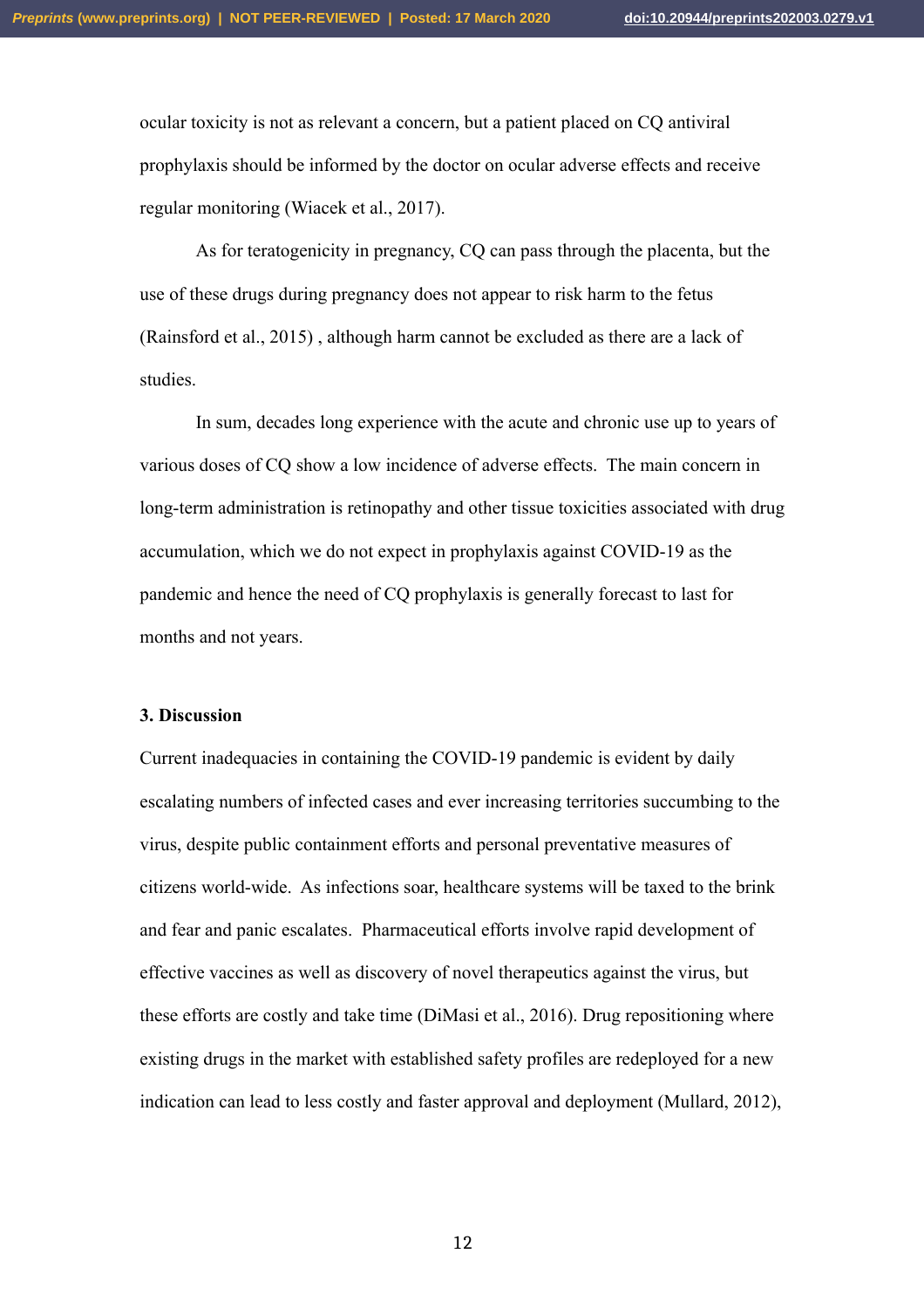and this approach should be especially considered when the urgent and timely need for effective therapeutics is needed as in the current case of COVID-19.

#### **3.1 Antiviral prophylaxis in viral epidemics**

Four major pharmacological prophylaxis to prevent and protect populations during a viral pandemic include vaccination (Zepp, 2016), passive neutralizing antibodies (Casadevall & Pirofski, 2015), convalescent plasma (Marano et al., 2016) and small molecule drugs (Madrid et al., 2013). There is active research on vaccine development as well as use of neutralizing antibodies and convalescent plasma for COVID-19 but currently no agent is ready to enter the clinic or near mass deployment for prevention (Li & De Clercq, 2020). Meanwhile, the current emphasis on antiviral drugs leans towards treatment rather than prevention.

Small molecule drugs as therapeutics against novel viruses has the advantage of stability and convenience of oral administration. Two development paths could be *de novo* synthesis of inhibitors targeting unique viral proteins involved in its infection process or screening for potential drug candidates in existing drug databases (Madrid et al., 2013). These approach has been deployed for other hCoVs with pandemic potential such as SARS-CoV (De Clercq, 2006) and Mers-CoV (Liang et al., 2018) and is underway for COVID-19, but the research and experience of deployment of these prophylactic measures is more established for the influenza virus.

Conceptually, massive antiviral prophylaxis might be effective in containing a viral pandemic as in the use of neuraminidase inhibitors against influenza (Saunders-Hastings et al., 2016). A Cochrane Collaboration review found that prophylactic use of antiviral neuraminidase inhibitors reduce the risk of developing influenza (Jefferson et al., 2014). Multiple randomized studies further demonstrated the utility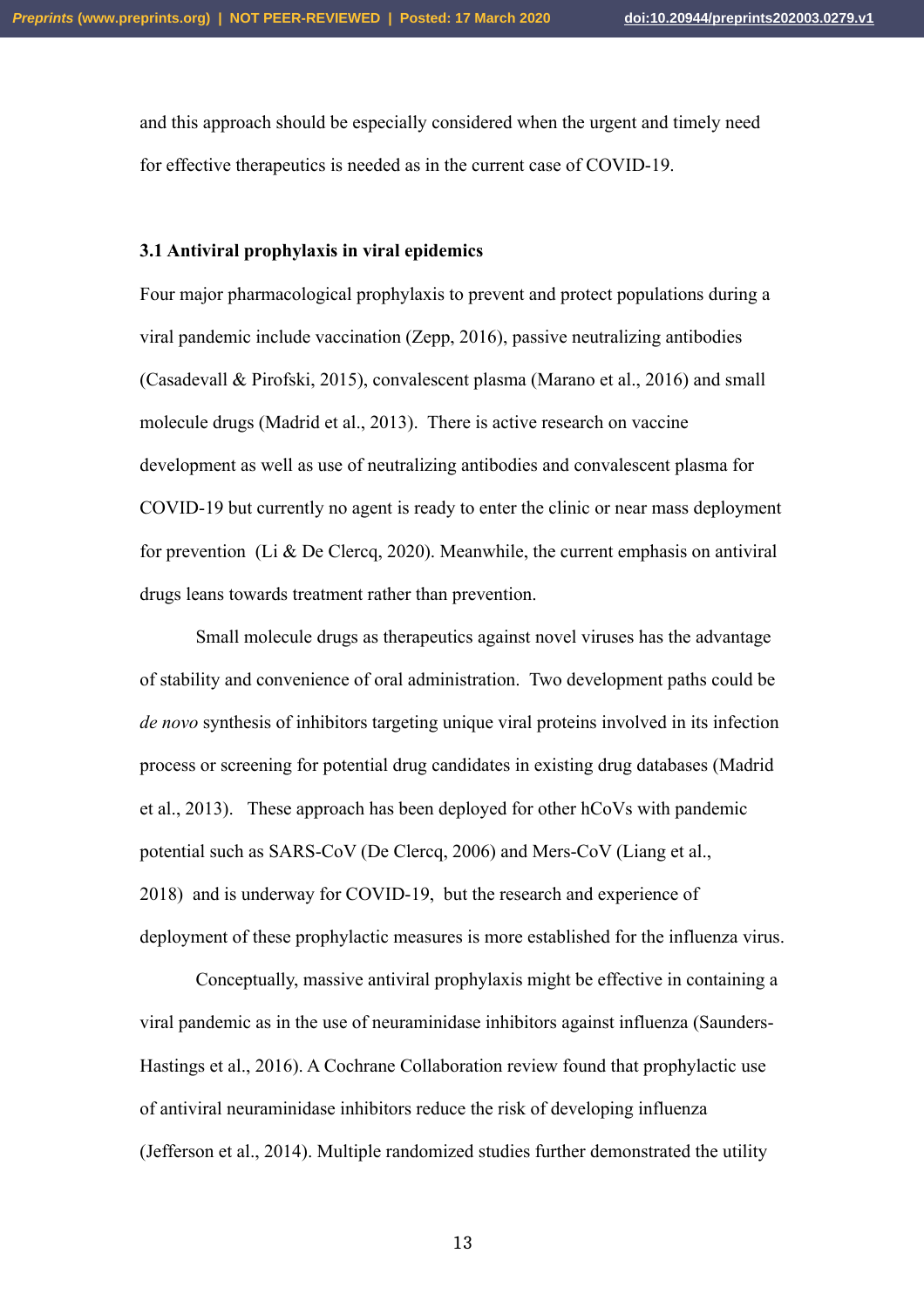of neuraminidase inhibitors irrespective or pre- or post-exposure use in the rapid containment of influenza, offering 67-89% protection in individuals and households (Jefferson et al., 2014).

## **3.2 Drug repositioning against viruses and COVID-19**

Given clinical experience of use and the fact that human safety studies have already been conducted, repositioned drugs offers many advantages as a path of least resistance for large-scale public deployment, especially in the midst of a rapidly advancing viral pandemic. Drug development risk, time, and cost are dramatically reduced because the drug candidates would have established safety and PK profiles, while chemical optimization, toxicology, bulk manufacturing, as well as formulation development have already been addressed (Strittmatter, 2014).

There is a long history of drug repositioning for viral diseases and there are currently around two dozen drugs and drug combination candidates for this purpose, targeting Zika, hCoVs, Influenza , Herpes, Norovirus, Rotavirus, and EBOV, some of which are already in phase 2/3 trials (Mercorelli et al., 2018). Specifically, strong cases have already been made previously to reposition existing drugs including CQ and its hydroxyl derivative hydroxychloroquine against hCoVs such as SARS-CoV (de Wilde et al., 2011) and MERS-CoV(De Wilde et al., 2014) and CQ repositioned as therapy for COVID-19 pneumonia is currently in multiple clinical trials in China (Gao et al., 2020) .

## **3.3 Repositioning CQ as ideal COVID-19 prophylactic**

CQ has been called upon as a therapeutic agent against the hCoVs: MERS-CoV, SARS-CoV and now also COVID-19, but the emphasis has been on treatment for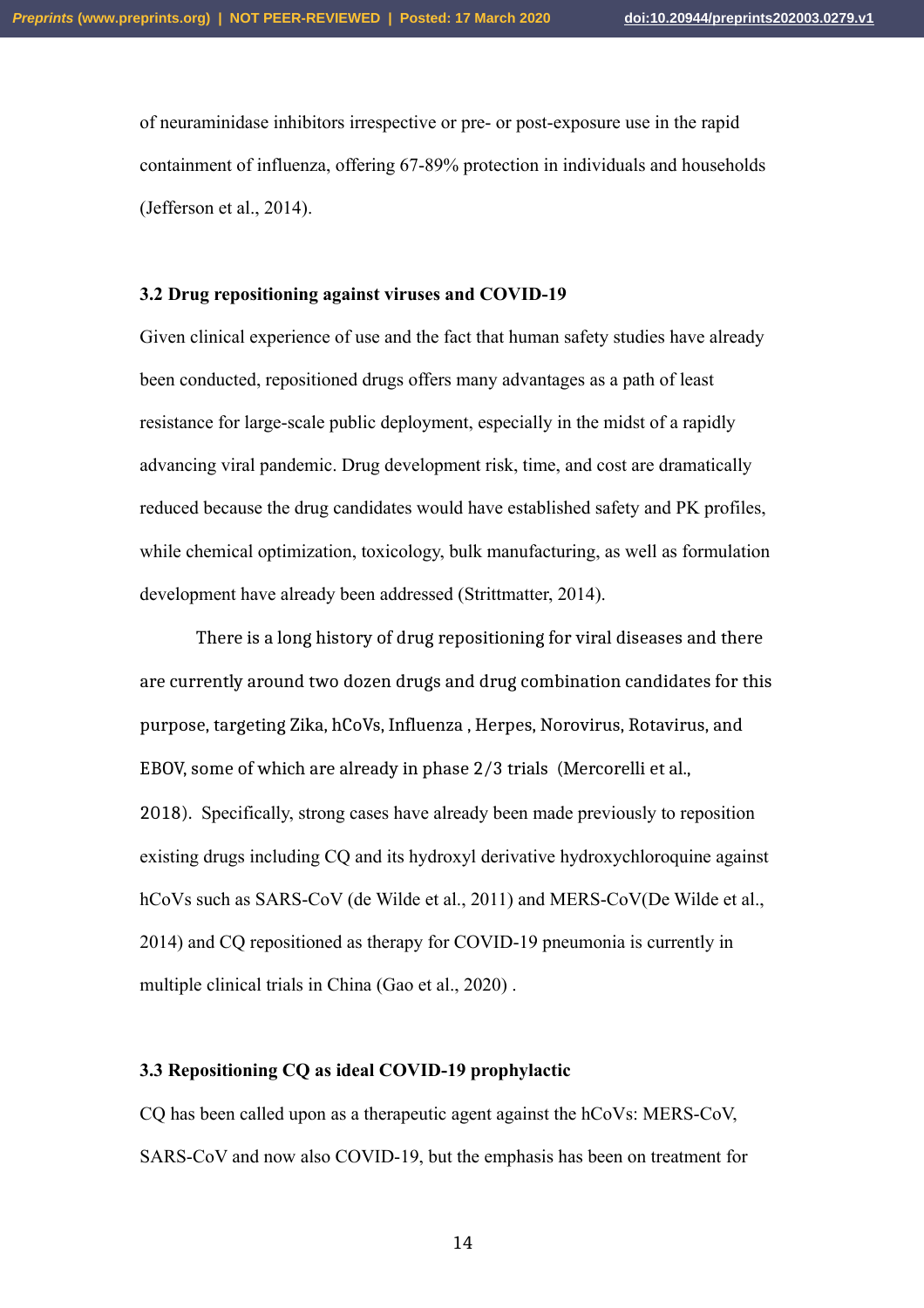symptomatic cases. On Feb 2020, based on encouraging preliminary findings from ongoing clinical trials in China, a government sponsored conference accepted the findings on CQ's potent activity against COVID-19 without considering is preventative potential and the drug has now been recommended for inclusion in the next version of the Guidelines for the Prevention, Diagnosis, and Treatment of Pneumonia Caused by COVID-19 issued by China's National Health Commission (Gao et al., 2020). Indeed, one of the latest official provincial Chinese government directives which came after reports of clinical efficacy of CQ specifically limits usage to confirmed cases of symptomatic adults between 18-65, and warns against prophylactic use, which we believe is a policy that maybe unjustifiably conservative (Multicenter Collaboration Group of Dept of Science and Technology and Health Commission of Guangdong Province for Chloroquine, 2020).

The key issues for developing antiviral drugs for prophylaxis in epidemics are 1) if the agent might work (scientific plausibility); 2) if the agent can be given at the right time to work (PK and PD); 3) if benefits outweigh cost and toxicities; and 4) if the agent could be readily available to a large population. CQ fulfils all the above criteria as a potential antiviral for prophylaxis against COVID-19. With respect to the above, we have reviewed here the *in vitro* data for CQ against COVID-19 as well as preliminary human trial data of its successful use in treatment of symptomatic patients. We have reviewed CQ's PK confirming its rapid absorption and ability to achieve antiviral concentrations in the body potentially at much greater concentration in relevant human tissue such as the lung. Furthermore, CQ's long history of extensive use, outstanding toxicity profile, as well as its international availability as a generic with numerous manufacturers worldwide including but not limited to Aventis, Alpharma, Bayer, Beltapharm, Cipla, Ecobi, Glaxosmithkline, Sanofi, Intas and Ipca,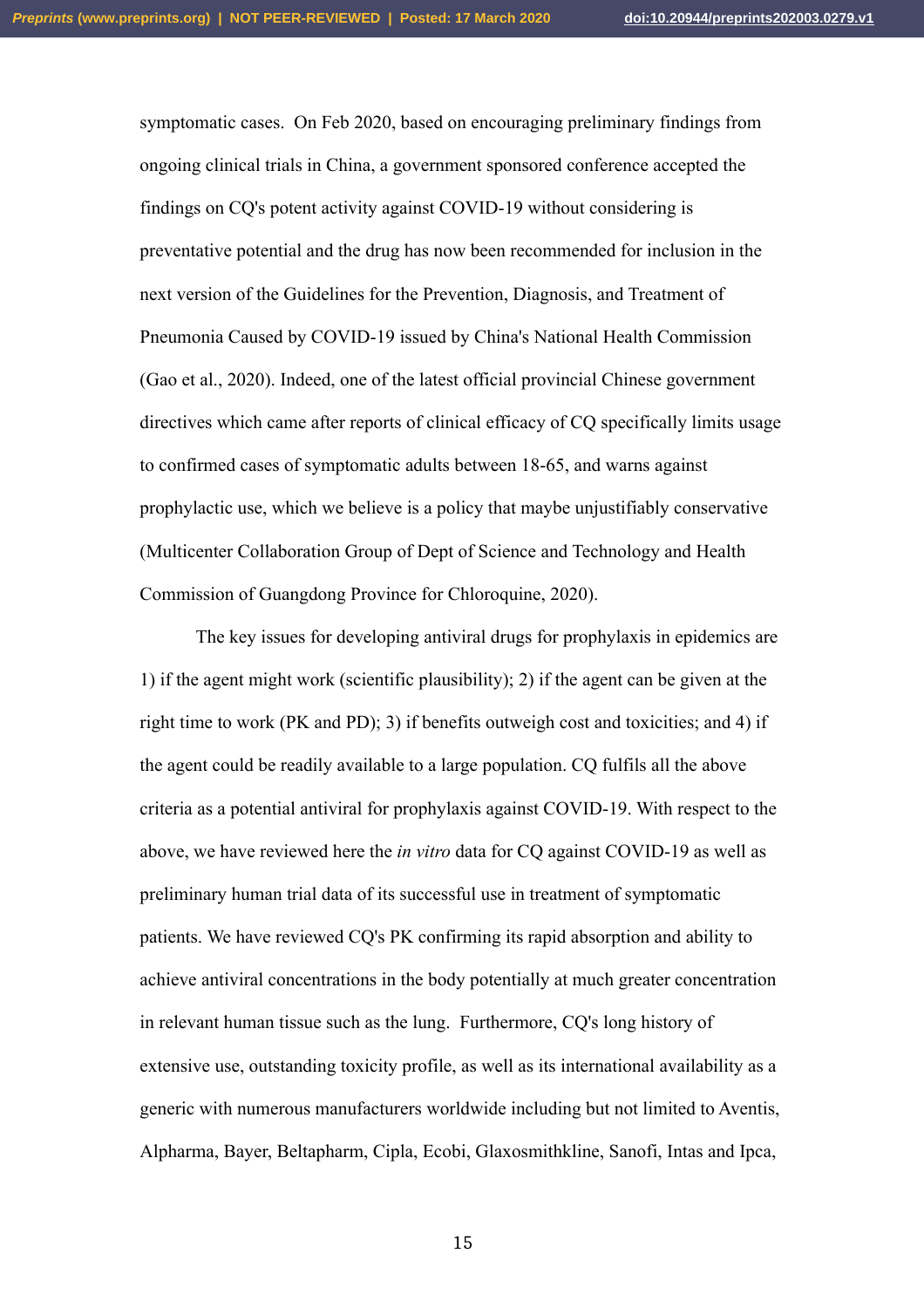as well a very low wholesale cost of under \$0.10 per course of malaria treatment in the developing world (Arrow, G et al., 2004) all mark the drug as an ideal prophylactic in the COVID-19 pandemic.

## **3.4 Limitations, obstacles and further research**

While there is convincing laboratory data that CQ inhibits COVID-19 at clinically relevant dosages and recent preliminary clinical data that CQ is efficacious in the treatment of clinical COVID-19 pneumonia, we lack an animal model to test (Broodman, 2020) and clinical data to confirm CQ as an effective antiviral prophylactic against COVID-19.

For example, studies have reported inhibitory effects of CQ against viruses such as influenza (Eng et al., 2006) and that treatment enhanced survival but was not effective as a prophylactic in rodents (Yan et al., 2013), and a clinical trial did not demonstrate effectiveness in prevention (Paton et al., 2011). Where CQ has also demonstrated impressive inhibition of CHIKV in a dose dependent manner (Sourisseau et al., 2007), a trial in the French Reunion Island during a CHIKV outbreak also did not show benefit (De Lamballerie et al., 2008). Thus it is possible that despite strong in vitro data supported by therapeutic efficacy in an ongoing Chinese clinical trial, CQ may yet prove to be ineffective as a prophylactic.

Proof of efficacy not withstanding, we see other majors obstacles in CQ for prophylaxis even if nations and governments rapidly adopt this as a public health measure with mass prescription and distribution of CQ. Bill Gates in an article on responding to COVID-19 in the New England Journal of Medicine this year summarized the challenges as technical, diplomatic and budgetary (Gates, 2020).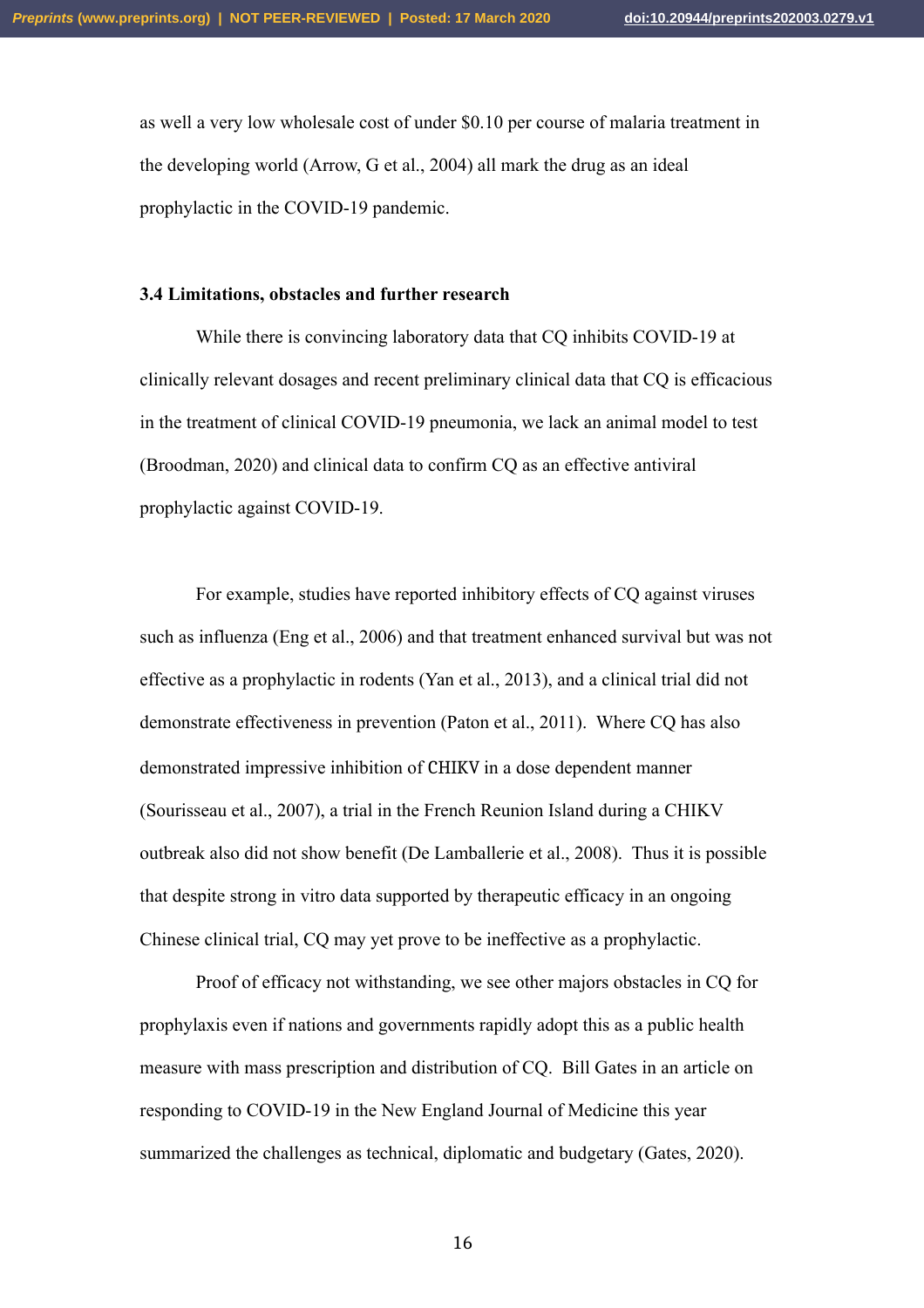Despite such challenges, what is the alternative? In surveying the few antiviral prophylactic candidates in development or under consideration (Zhang & Liu, 2020) , CQ may currently be the best if not the only choice for rapid public deployment given its potential efficacy, safety record, existing manufacturing capacity, and low costs.

From the research angle, there is urgent need for private and public funding into basic science research on CQ's mode of action on COVID-19. Finding and testing an animal model for prophylactic efficacy, with further PD studies on important issues such as actual tissue concentration of the drug over repeat dosing would guide and help refine regimen design. Finally, the search, development and validation of related compounds or derivatives such as hydroxychloroquine that may be more efficacious and/or less toxic, clinical trials of CQ by itself and in combination with other potentially synergistic antivirals all deserve urgent and concerted attention.

#### **4. Conclusion**

CQ has very significant advantages as a lead candidate for antiviral prophylaxis against the current COVID-19 pandemic where no current vaccine or antiviral prophylaxis is in place. Its demonstrated mechanisms of action of preventing viral entry and fusion, evidence of in vitro efficacy at clinically achievable doses, high tissue concentration as well as preliminary clinical evidence of efficacy as treatment all support its promising preventative role. Its safety record and low cost at doses we propose imply a high potential benefit to risk and benefit to cost ratio when used for prophylaxis. We urge relevant agencies to consider initiating trials as well as prepare for direct mass deployment of a CQ based COVID-19 preventative program without undue delay.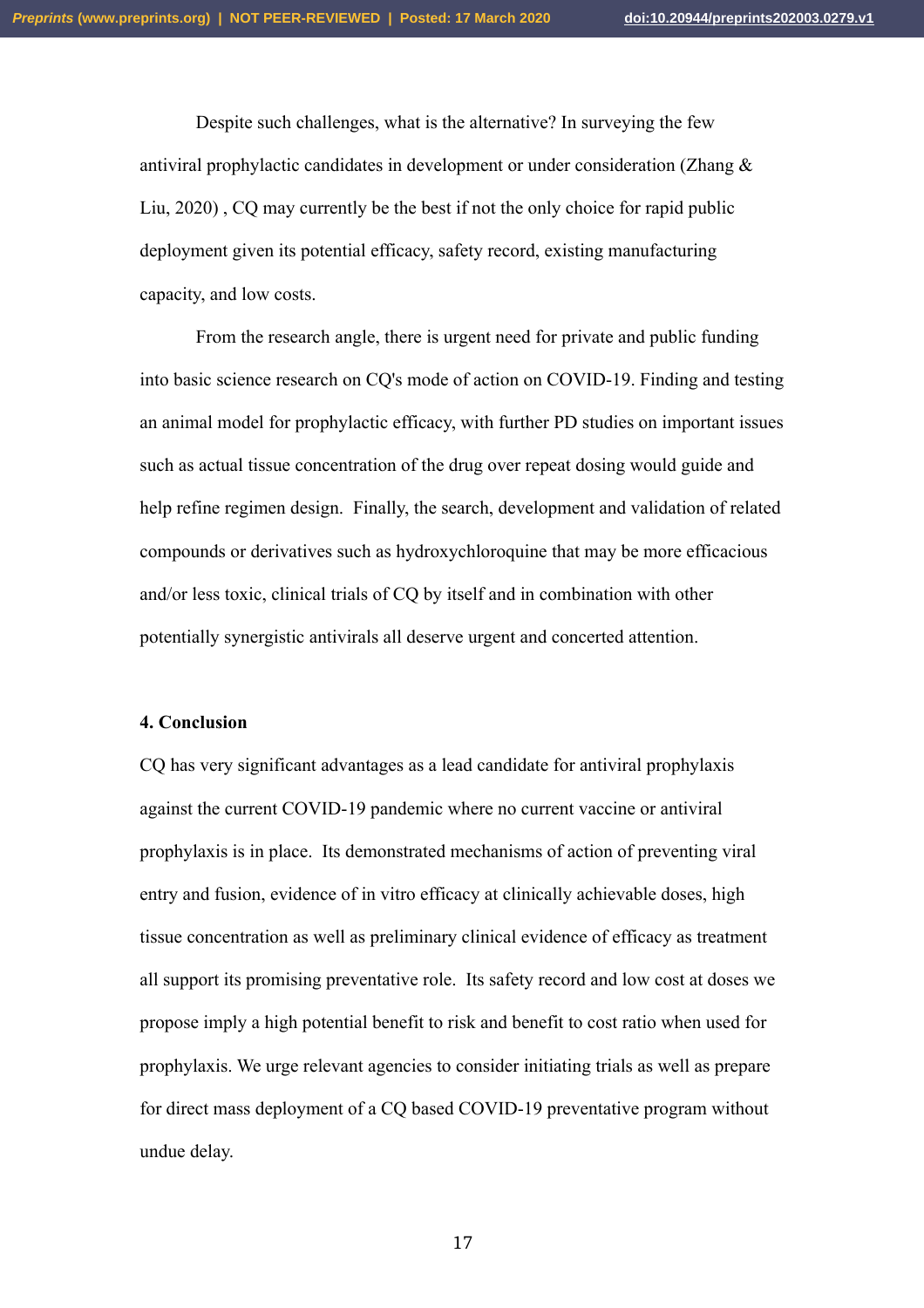#### **References**

- Adelusi, S. A., & Salako, L. A. (1982). Tissue and blood concentrations of chloroquine following chronic administration in the rat. *Journal of Pharmacy and Pharmacology*, *34*(11), 733–735. https://doi.org/10.1111/j.2042- 7158.1982.tb06211.x
- Al-Bari, M. A. A. (2015). Chloroquine analogues in drug discovery: new directions of uses, mechanisms of actions and toxic manifestations from malaria to multifarious diseases. *Journal of Antimicrobial Chemotherapy*. https://doi.org/10.1093/jac/dkv018
- Al-Bari, Md. Abdul Alim. (2017). Targeting endosomal acidification by chloroquine analogs as a promising strategy for the treatment of emerging viral diseases. *Pharmacology Research & Perspectives*, *5*(1), e00293. https://doi.org/10.1002/prp2.293
- Arrow KJ, Panosian C, G. H. (Ed.). (2004). *Saving lives, buying time: economics of malaria drugs in an age of resistance*. National Academies Press. https://doi.org/10.17226/11017
- Broodman E (STAT). (2020). *From ferrets to mice and marmosets, labs scramble to find right animals for coronavirus studies*. https://www.statnews.com/2020/03/05/coronavirus-labs-scramble-tofind-right-animals-for-covid-19-studies/
- Casadevall, A., & Pirofski, L.-A. (2015). The Ebola epidemic crystallizes the potential of passive antibody therapy for infectious diseases. *PLoS Pathogens*, *11*(4), e1004717. https://doi.org/10.1371/journal.ppat.1004717
- Coatney, G. R. (1963). Pitfalls in a Discovery: The Chronicle of Chloroquine. *The American Journal of Tropical Medicine and Hygiene*, *12*(2), 121–128. https://doi.org/10.4269/ajtmh.1963.12.121
- De Clercq, E. (2006). Potential antivirals and antiviral strategies against SARS coronavirus infections. *Expert Review of Anti-Infective Therapy*, *4*(2), 291– 302. https://doi.org/10.1586/14787210.4.2.291
- De Lamballerie, X., Boisson, V., Reynier, J. C., Enault, S., Charrel, R. N., Flahault, A., Roques, P., & Grand, R. Le. (2008). On chikungunya acute infection and chloroquine treatment. *Vector-Borne and Zoonotic Diseases*. https://doi.org/10.1089/vbz.2008.0049
- De Wilde, A. H., Jochmans, D., Posthuma, C. C., Zevenhoven-Dobbe, J. C., Van Nieuwkoop, S., Bestebroer, T. M., Van Den Hoogen, B. G., Neyts, J., & Snijder, E. J. (2014). Screening of an FDA-approved compound library identifies four small-molecule inhibitors of Middle East respiratory syndrome coronavirus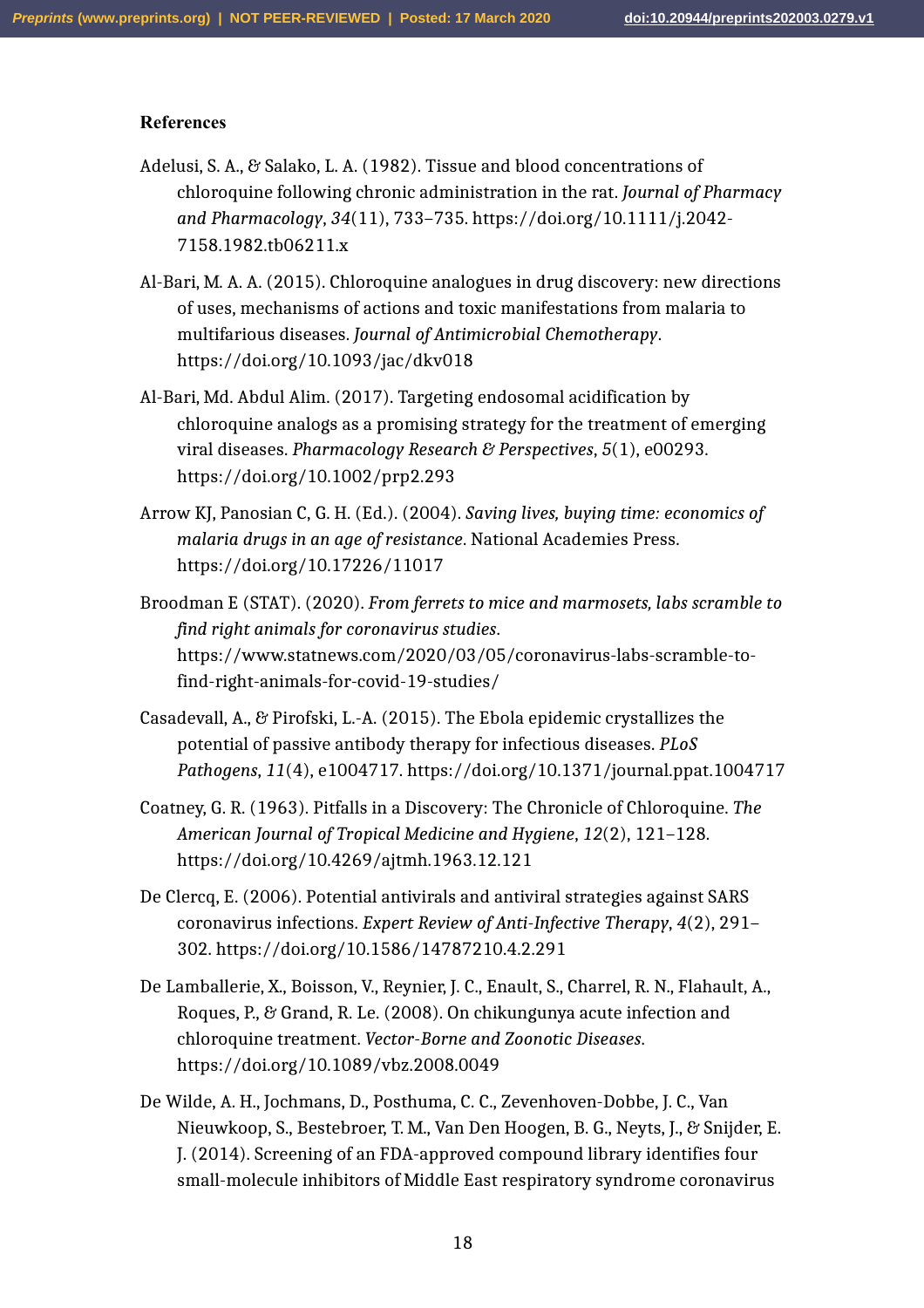replication in cell culture. *Antimicrobial Agents and Chemotherapy*, *58*(8), 4875–4884. https://doi.org/10.1128/AAC.03011-14

- de Wilde, A. H., Zevenhoven-Dobbe, J. C., van der Meer, Y., Thiel, V., Narayanan, K., Makino, S., Snijder, E. J., & van Hemert, M. J. (2011). Cyclosporin A inhibits the replication of diverse coronaviruses. *Journal of General Virology*. https://doi.org/10.1099/vir.0.034983-0
- Desai, M., Field, N., Grant, R., & McCormack, S. (2017). Recent advances in preexposure prophylaxis for HIV. *BMJ (Clinical Research Ed.)*, *359*, j5011. https://doi.org/10.1136/bmj.j5011
- DiMasi, J. A., Grabowski, H. G., & Hansen, R. W. (2016). Innovation in the pharmaceutical industry: New estimates of R&D costs. *Journal of Health Economics*. https://doi.org/10.1016/j.jhealeco.2016.01.012
- Ducharme, J., & Farinotti, R. (1996). Clinical pharmacokinetics and metabolism of chloroquine. Focus on recent advancements. *Clinical Pharmacokinetics*, *31*(4), 257–274. https://doi.org/10.2165/00003088-199631040-00003
- Eng, E. O., Chew, J. S. W., Jin, P. L., & Chua, R. C. S. (2006). In vitro inhibition of human influenza A virus replication by chloroquine. *Virology Journal*. https://doi.org/10.1186/1743-422X-3-39
- Farias, K. J. S., Machado, P. R. L., Muniz, J. A. P. C., Imbeloni, A. A., & da Fonseca, B. A. L. (2015). Antiviral Activity of Chloroquine Against Dengue Virus Type 2 Replication in Aotus Monkeys. *Viral Immunology*, *28*(3), 161–169. https://doi.org/10.1089/vim.2014.0090
- Gao, J., Tian, Z., & Yang, X. (2020). Breakthrough: Chloroquine phosphate has shown apparent efficacy in treatment of COVID-19 associated pneumonia in clinical studies. *Bioscience Trends*. https://doi.org/10.5582/bst.2020.01047
- Gates, B. (2020). Responding to Covid-19 A Once-in-a-Century Pandemic? *The New England Journal of Medicine*. https://doi.org/10.1056/NEJMp2003762
- Hoffmann, M., Kleine-Weber, H., Schroeder, S., Krüger, N., Herrler, T., Erichsen, S., Schiergens, T. S., Herrler, G., Wu, N.-H., Nitsche, A., Müller, M. A., Drosten, C., & Pöhlmann, S. (2020). SARS-CoV-2 Cell Entry Depends on ACE2 and TMPRSS2 and Is Blocked by a Clinically Proven Protease Inhibitor. *Cell*. https://doi.org/10.1016/j.cell.2020.02.052
- Hussein, I. T. M., Brooks, J., & Bowlin, T. L. (2020). The discovery and development of filociclovir for the prevention and treatment of human cytomegalovirusrelated disease. *Antiviral Research*, 104710. https://doi.org/10.1016/j.antiviral.2020.104710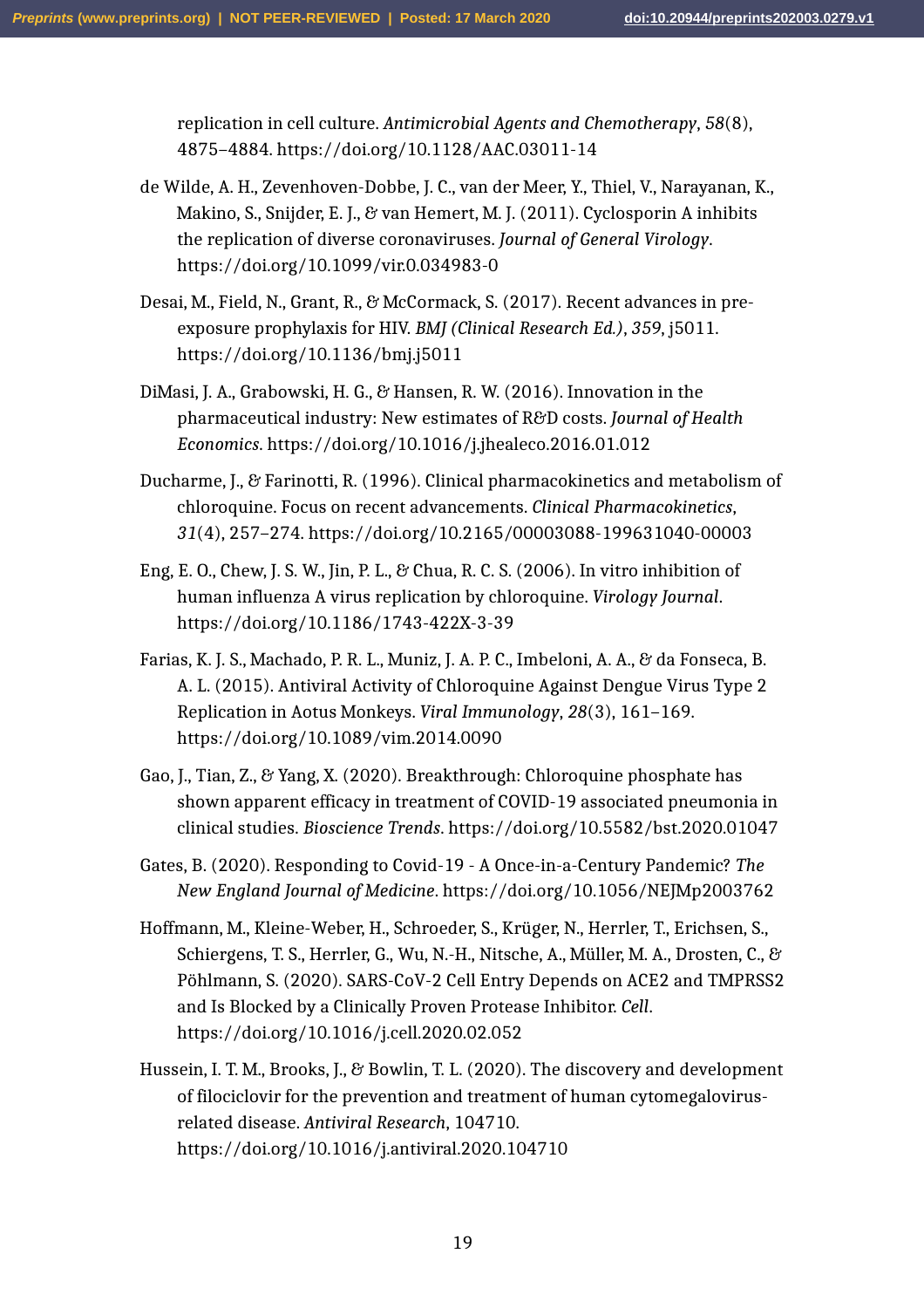Jefferson, T., Jones, M. A., Doshi, P., Del Mar, C. B., Hama, R., Thompson, M. J., Spencer, E. A., Onakpoya, I., Mahtani, K. R., Nunan, D., Howick, J., & Heneghan, C. J. (2014). Neuraminidase inhibitors for preventing and treating influenza in healthy adults and children. *The Cochrane Database of Systematic Reviews*, *4*, CD008965. https://doi.org/10.1002/14651858.CD008965.pub4

- Karunajeewa, H. A., Ilett, K. F., Mueller, I., Siba, P., Law, I., Page-Sharp, M., Lin, E., Lammey, J., Batty, K. T., & Davis, T. M. E. (2008). Pharmacokinetics and efficacy of piperaquine and chloroquine in melanesian children with uncomplicated malaria. *Antimicrobial Agents and Chemotherapy*. https://doi.org/10.1128/AAC.00555-07
- Keyaerts, E., Li, S., Vijgen, L., Rysman, E., Verbeeck, J., Van Ranst, M., & Maes, P. (2009). Antiviral Activity of Chloroquine against Human Coronavirus OC43 Infection in Newborn Mice. *Antimicrobial Agents and Chemotherapy*, *53*(8), 3416–3421. https://doi.org/10.1128/AAC.01509-08
- Keyaerts, Els, Vijgen, L., Maes, P., Neyts, J., & Van Ranst, M. (2004). In vitro inhibition of severe acute respiratory syndrome coronavirus by chloroquine. *Biochemical and Biophysical Research Communications*, *323*(1), 264–268. https://doi.org/10.1016/j.bbrc.2004.08.085
- Kono, M., Tatsumi, K., Imai, A. M., Saito, K., Kuriyama, T., & Shirasawa, H. (2008). Inhibition of human coronavirus 229E infection in human epithelial lung cells (L132) by chloroquine: involvement of p38 MAPK and ERK. *Antiviral Research*, *77*(2), 150–152. https://doi.org/10.1016/j.antiviral.2007.10.011
- Kouroumalis, E. A., & Koskinas, J. (1986). Treatment of chronic active hepatitis B (CAH B) with chloroquine: A preliminary report. *Annals of the Academy of Medicine Singapore*.
- Krishna, S., & White, N. J. (1996). Pharmacokinetics of quinine, chloroquine and amodiaquine. Clinical implications. *Clinical Pharmacokinetics*, *30*(4), 263– 299. https://doi.org/10.2165/00003088-199630040-00002
- Kuchler, H., Cookson, C., & Neville, S. (2020, March 6). The \$2bn race to find a vaccine. *Financial Times*, 7. https://www.ft.com/content/e0ecc6b6-5d43- 11ea-b0ab-339c2307bcd4
- Lee, S. J., McGready, R., Fernandez, C., Stepniewska, K., Paw, M. K., Viladpai-nguen, S. J., Thwai, K. L., Villegas, L., Singhasivanon, P., Greenwood, B. M., White, N. J., & Nosten, F. (2008). Chloroquine pharmacokinetics in pregnant and nonpregnant women with vivax malaria. *European Journal of Clinical Pharmacology*, *64*(10), 987–992. https://doi.org/10.1007/s00228-008- 0500-z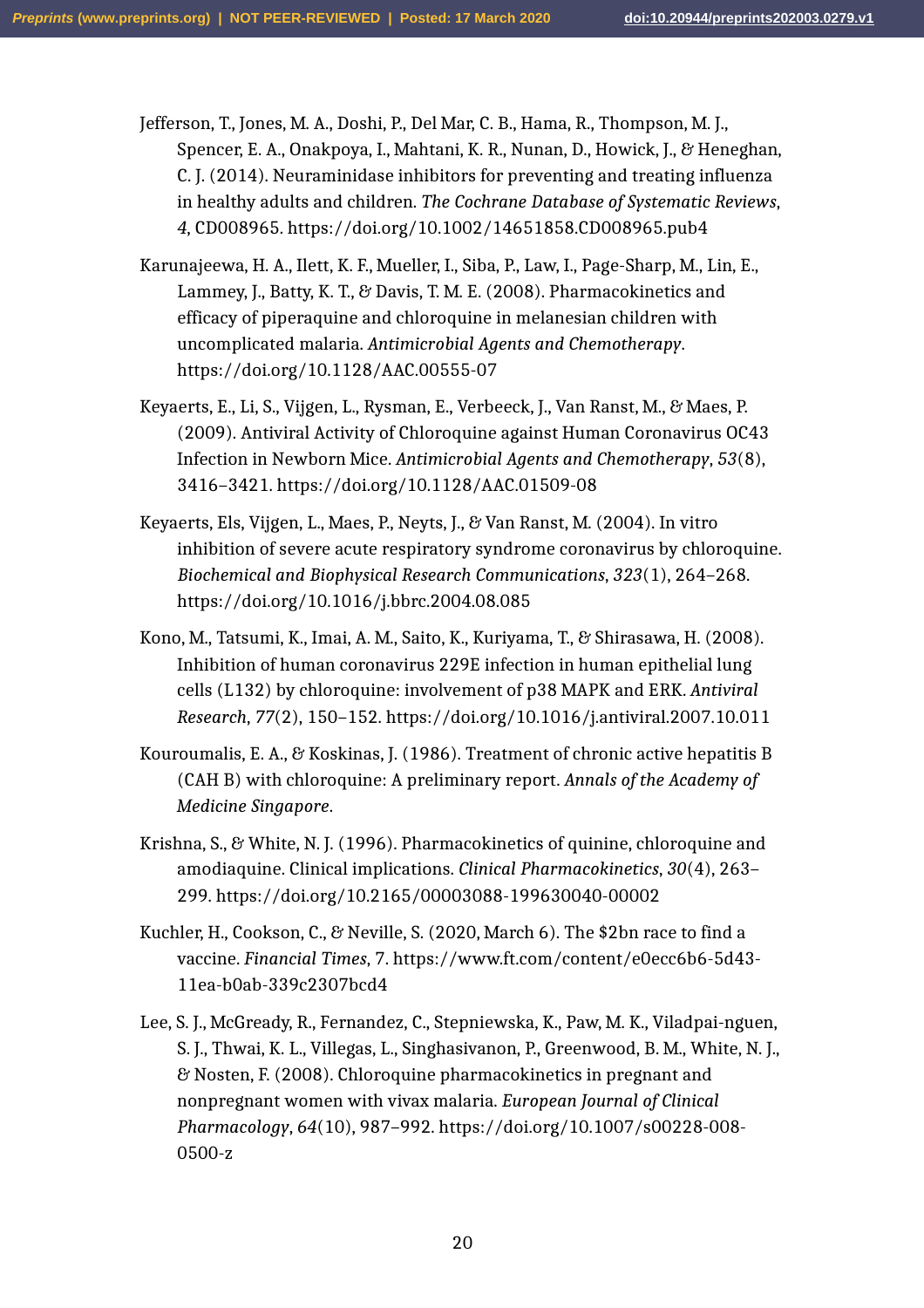- Li, C., Zhu, X., Ji, X., Quanquin, N., Deng, Y.-Q., Tian, M., Aliyari, R., Zuo, X., Yuan, L., Afridi, S. K., Li, X.-F., Jung, J. U., Nielsen-Saines, K., Qin, F. X.-F., Qin, C.-F., Xu, Z., & Cheng, G. (2017). Chloroquine, a FDA-approved Drug, Prevents Zika Virus Infection and its Associated Congenital Microcephaly in Mice. *EBioMedicine*, *24*, 189–194. https://doi.org/10.1016/j.ebiom.2017.09.034
- Li, G., & De Clercq, E. (2020). Therapeutic options for the 2019 novel coronavirus (2019-nCoV). *Nature Reviews Drug Discovery*. https://doi.org/10.1038/d41573-020-00016-0
- Liang, R., Wang, L., Zhang, N., Deng, X., Su, M., Su, Y., Hu, L., He, C., Ying, T., Jiang, S., & Yu, F. (2018). Development of Small-Molecule MERS-CoV Inhibitors. *Viruses*, *10*(12). https://doi.org/10.3390/v10120721
- Long, J., Wright, E., Molesti, E., Temperton, N., & Barclay, W. (2015). Antiviral therapies against Ebola and other emerging viral diseases using existing medicines that block virus entry. *F1000Research*, *4*, 30. https://doi.org/10.12688/f1000research.6085.2
- Madrid, P. B., Chopra, S., Manger, I. D., Gilfillan, L., Keepers, T. R., Shurtleff, A. C., Green, C. E., Iyer, L. V., Dilks, H. H., Davey, R. A., Kolokoltsov, A. A., Carrion, R., Patterson, J. L., Bavari, S., Panchal, R. G., Warren, T. K., Wells, J. B., Moos, W. H., Burke, R. L., & Tanga, M. J. (2013). A Systematic Screen of FDA-Approved Drugs for Inhibitors of Biological Threat Agents. *PLoS ONE*, *8*(4), e60579. https://doi.org/10.1371/journal.pone.0060579
- Manic, G., Obrist, F., Kroemer, G., Vitale, I., & Galluzzi, L. (2014). Chloroquine and hydroxychloroquine for cancer therapy. In *Molecular and Cellular Oncology*. https://doi.org/10.4161/mco.29911
- Marano, G., Vaglio, S., Pupella, S., Facco, G., Catalano, L., Liumbruno, G. M., & Grazzini, G. (2016). Convalescent plasma: New evidence for an old therapeutic tool? In *Blood Transfusion*. https://doi.org/10.2450/2015.0131- 15
- Marmor, M. F., Kellner, U., Lai, T. Y. Y., Melles, R. B., Mieler, W. F., & Lum, F. (2016). Recommendations on Screening for Chloroquine and Hydroxychloroquine Retinopathy (2016 Revision). *Ophthalmology*. https://doi.org/10.1016/j.ophtha.2016.01.058
- Meinão, I. M., Sato, E. I., Andrade, L. E., Ferraz, M. B., & Atra, E. (1996). Controlled trial with chloroquine diphosphate in systemic lupus erythematosus. *Lupus*, *5*(3), 237–241. https://doi.org/10.1177/096120339600500313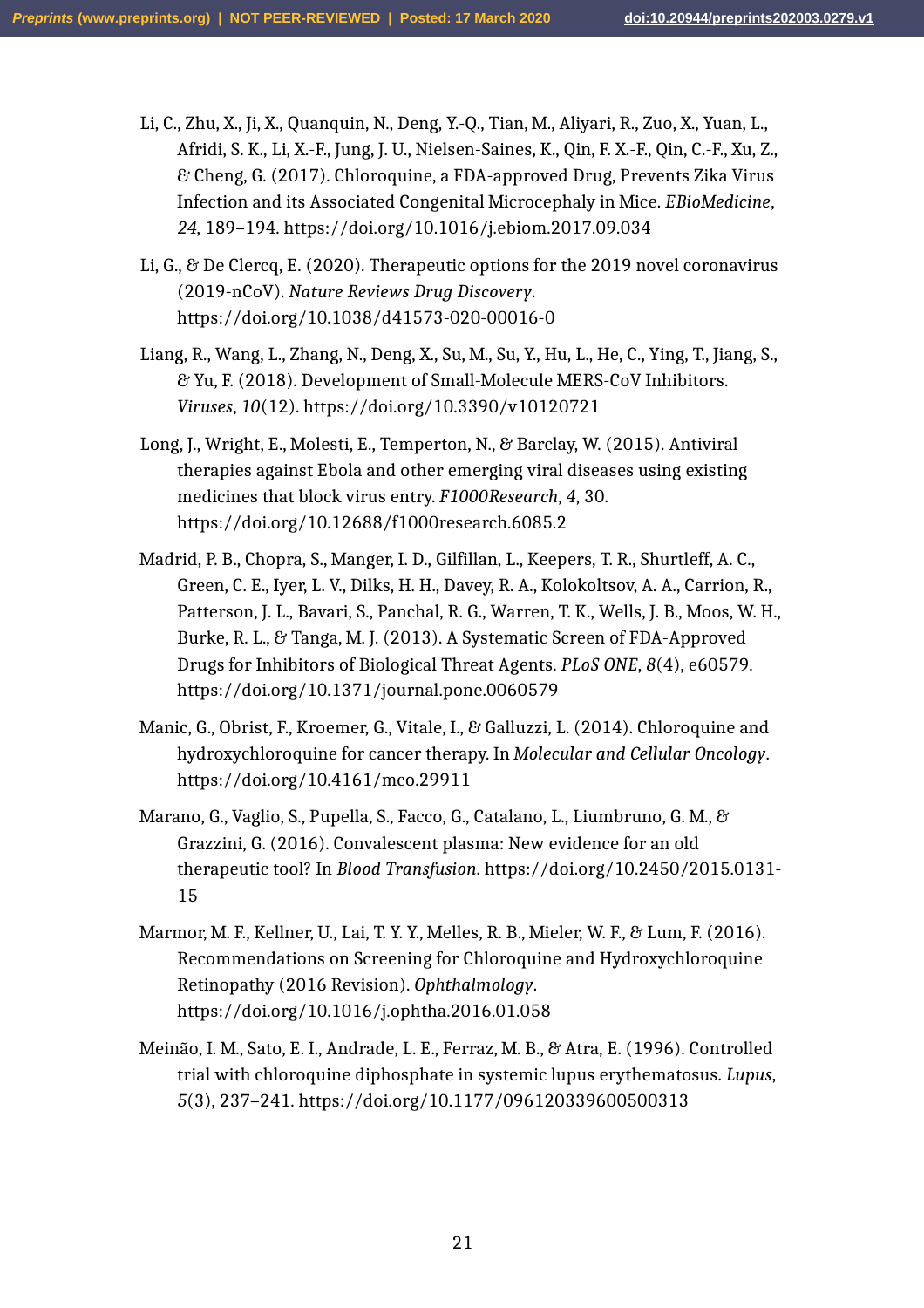Mercorelli, B., Palù, G., & Loregian, A. (2018). Drug Repurposing for Viral Infectious Diseases: How Far Are We? *Trends in Microbiology*, *26*(10), 865– 876. https://doi.org/10.1016/j.tim.2018.04.004

- Mullard, A. (2012). Drug repurposing programmes get lift off. In *Nature Reviews Drug Discovery* (Vol. 11, Issue 7, pp. 505–506). https://doi.org/10.1038/nrd3776
- multicenter collaboration group of Department of Science and Technology of Guangdong Province and Health Commission of Guangdong Province for chloroquine in the treatment of novel coronavirus pneumonia. (2020). [Expert consensus on chloroquine phosphate for the treatment of novel coronavirus pneumonia]. *Zhonghua Jie He He Hu Xi Za Zhi = Zhonghua Jiehe He Huxi Zazhi = Chinese Journal of Tuberculosis and Respiratory Diseases*, *43*, E019. https://doi.org/10.3760/cma.j.issn.1001-0939.2020.0019
- Mzayek, F., Deng, H., Mather, F. J., Wasilevich, E. C., Liu, H., Hadi, C. M., Chansolme, D. H., Murphy, H. A., Melek, B. H., Tenaglia, A. N., Mushatt, D. M., Dreisbach, A. W., Lertora, J. J. L., & Krogstad, D. J. (2007). Randomized dose-ranging controlled trial of AQ-13, a candidate antimalarial, and chloroquine in healthy volunteers. *PLoS Clinical Trials*, *2*(1), e6. https://doi.org/10.1371/journal.pctr.0020006
- Nap, R. E., Andriessen, M. P. H. M., Meessen, N. E. L., & van der Werf, T. S. (2007). Pandemic influenza and hospital resources. *Emerging Infectious Diseases*, *13*(11), 1714–1719. https://doi.org/10.3201/eid1311.070103
- Oxford, J. S. (2007). Antivirals for the treatment and prevention of epidemic and pandemic influenza. *Influenza and Other Respiratory Viruses*, *1*(1), 27–34. https://doi.org/10.1111/j.1750-2659.2006.00006.x
- Paton, N. I., Lee, L., Xu, Y., Ooi, E. E., Cheung, Y. B., Archuleta, S., Wong, G., & Smith, A. W. (2011). Chloroquine for influenza prevention: A randomised, doubleblind, placebo controlled trial. *The Lancet Infectious Diseases*. https://doi.org/10.1016/S1473-3099(11)70065-2
- Peters, W. (1971). Malaria. Chemoprophylaxis and chemotherapy. *British Medical Journal*, *2*(5753), 95–98. https://doi.org/10.1136/bmj.2.5753.95
- Plantone, D., & Koudriavtseva, T. (2018). Current and Future Use of Chloroquine and Hydroxychloroquine in Infectious, Immune, Neoplastic, and Neurological Diseases: A Mini-Review. In *Clinical Drug Investigation*. https://doi.org/10.1007/s40261-018-0656-y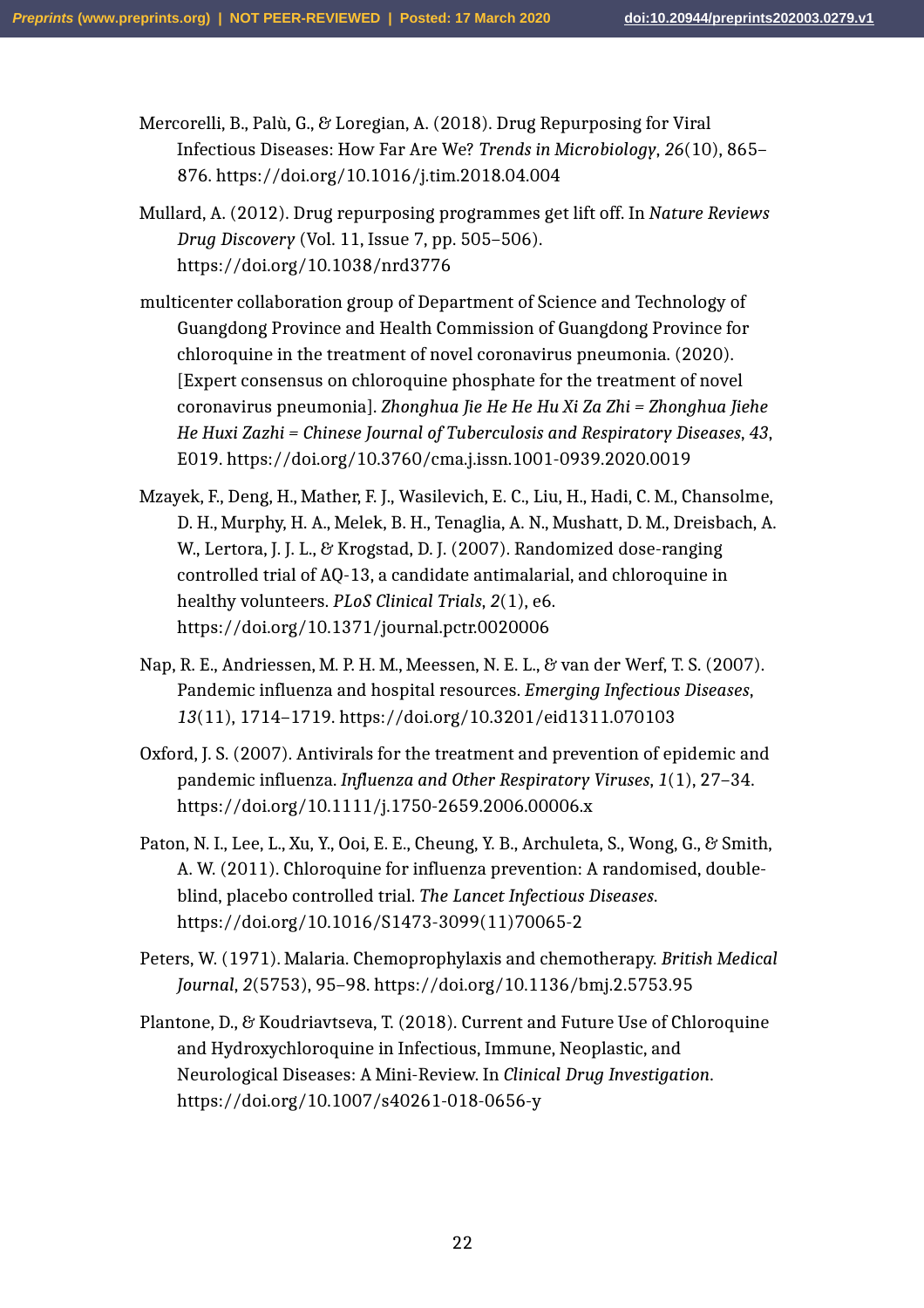POPERT, A. J., MEIJERS, K. A., SHARP, J., & BIER, F. (1961). Chloroquine diphosphate in rheumatoid arthritis. A controlled trial. *Annals of the Rheumatic Diseases*, *20*, 18–35. https://doi.org/10.1136/ard.20.1.18

- Rainsford, K. D., Parke, A. L., Clifford-Rashotte, M., & Kean, W. F. (2015). Therapy and pharmacological properties of hydroxychloroquine and chloroquine in treatment of systemic lupus erythematosus, rheumatoid arthritis and related diseases. In *Inflammopharmacology*. https://doi.org/10.1007/s10787-015-0239-y
- Randolph, V. B., Winkler, G., & Stollar, V. (1990). Acidotropic amines inhibit proteolytic processing of flavivirus prM protein. *Virology*, *174*(2), 450–458. https://doi.org/10.1016/0042-6822(90)90099-d
- Rezaee, F., Linfield, D. T., Harford, T. J., & Piedimonte, G. (2017). Ongoing developments in RSV prophylaxis: a clinician's analysis. *Current Opinion in Virology*, *24*, 70–78. https://doi.org/10.1016/j.coviro.2017.03.015
- Rolain, J. M., Colson, P., & Raoult, D. (2007). Recycling of chloroquine and its hydroxyl analogue to face bacterial, fungal and viral infections in the 21st century. In *International Journal of Antimicrobial Agents*. https://doi.org/10.1016/j.ijantimicag.2007.05.015
- Rombo, L., Bergqvist, Y., & Hellgren, U. (1987). Chloroquine and desethylchloroquine concentrations during regular long-term malaria prophylaxis. *Bulletin of the World Health Organization*.
- Ruiz-Irastorza, G., Ramos-Casals, M., Brito-Zeron, P., & Khamashta, M. A. (2010). Clinical efficacy and side effects of antimalarials in systemic lupus erythematosus: A systematic review. In *Annals of the Rheumatic Diseases*. https://doi.org/10.1136/ard.2008.101766
- Salako, L. A. (1984). Toxicity and side-effects of antimalarials in Africa: A critical review. *Bulletin of the World Health Organization*.
- Saunders-Hastings, P., Reisman, J., & Krewski, D. (2016). Assessing the state of knowledge regarding the effectiveness of interventions to contain pandemic influenza transmission: A systematic review and narrative synthesis. *PLoS ONE*, *11*(12), 1–17. https://doi.org/10.1371/journal.pone.0168262
- Savarino, A., Boelaert, J. R., Cassone, A., Majori, G., & Cauda, R. (2003). Effects of chloroquine on viral infections: An old drug against today's diseases? In *Lancet Infectious Diseases*. https://doi.org/10.1016/S1473-3099(03)00806- 5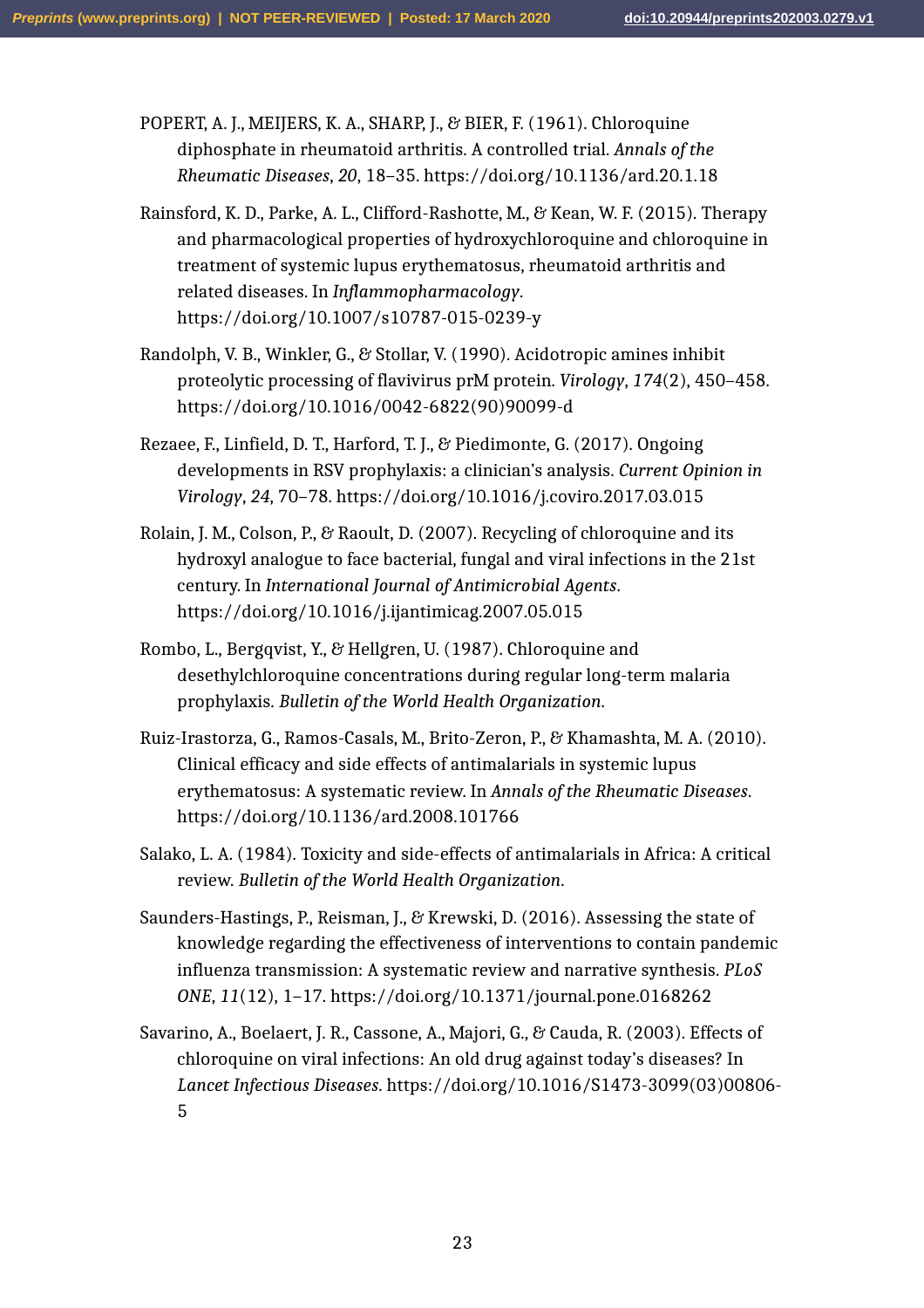Shimizu, Y., Yamamoto, S., Homma, M., & Ishida, N. (1972). Effect of chloroquine on the growth of animal viruses. *Archiv Fur Die Gesamte Virusforschung*, *36*(1), 93–104. https://doi.org/10.1007/bf01250299

- Sourisseau, M., Schilte, C., Casartelli, N., Trouillet, C., Guivel-Benhassine, F., Rudnicka, D., Sol-Foulon, N., Le Roux, K., Prevost, M. C., Fsihi, H., Frenkiel, M. P., Blanchet, F., Afonso, P. V., Ceccaldi, P. E., Ozden, S., Gessain, A., Schuffenecker, I., Verhasselt, B., Zamborlini, A., … Schwartz, O. (2007). Characterization of reemerging chikungunya virus. *PLoS Pathogens*. https://doi.org/10.1371/journal.ppat.0030089
- Sperber, K., Louie, M., Kraus, T., Proner, J., Sapira, E., Lin, S., Stecher, V., & Mayer, L. (1995). Hydroxychloroquine treatment of patients with human immunodeficiency virus type 1. *Clinical Therapeutics*, *17*(4), 622–636. https://doi.org/10.1016/0149-2918(95)80039-5
- Strittmatter, S. M. (2014). Overcoming Drug Development Bottlenecks With Repurposing: Old drugs learn new tricks. *Nature Medicine*, *20*(6), 590–591. https://doi.org/10.1038/nm.3595
- V., T., N.N., M., T.P., V., S.J., L., J., F., B., W., & H.T., T. (2010). A randomized controlled trial of chloroquine for the treatment of dengue in vietnamese adults. *PLoS Neglected Tropical Diseases*.
- Vincent, M. J., Bergeron, E., Benjannet, S., Erickson, B. R., Rollin, P. E., Ksiazek, T. G., Seidah, N. G., & Nichol, S. T. (2005). Chloroquine is a potent inhibitor of SARS coronavirus infection and spread. *Virology Journal*, *2*. https://doi.org/10.1186/1743-422X-2-69
- Wang, M., Cao, R., Zhang, L., Yang, X., Liu, J., Xu, M., Shi, Z., Hu, Z., Zhong, W., & Xiao, G. (2020). Remdesivir and chloroquine effectively inhibit the recently emerged novel coronavirus (2019-nCoV) in vitro. *Cell Research*, *30*(3), 269– 271. https://doi.org/10.1038/s41422-020-0282-0
- White, N. J., Pukrittayakamee, S., Hien, T. T., Faiz, M. A., Mokuolu, O. A., & Dondorp, A. M. (2014). Malaria. *The Lancet*, *383*(9918), 723–735. https://doi.org/10.1016/S0140-6736(13)60024-0
- Wiacek, M. P., Bobrowska-Snarska, D., Lubiński, W., Brzosko, M., & Modrzejewska, M. (2017). What is new in recommendations on ophthalmological screening in patients treated with chloroquine and hydroxychloroquine? Update and literature review. *Nigerian Journal of Clinical Practice*, *20*(8), 919–923. https://doi.org/10.4103/njcp.njcp\_380\_16